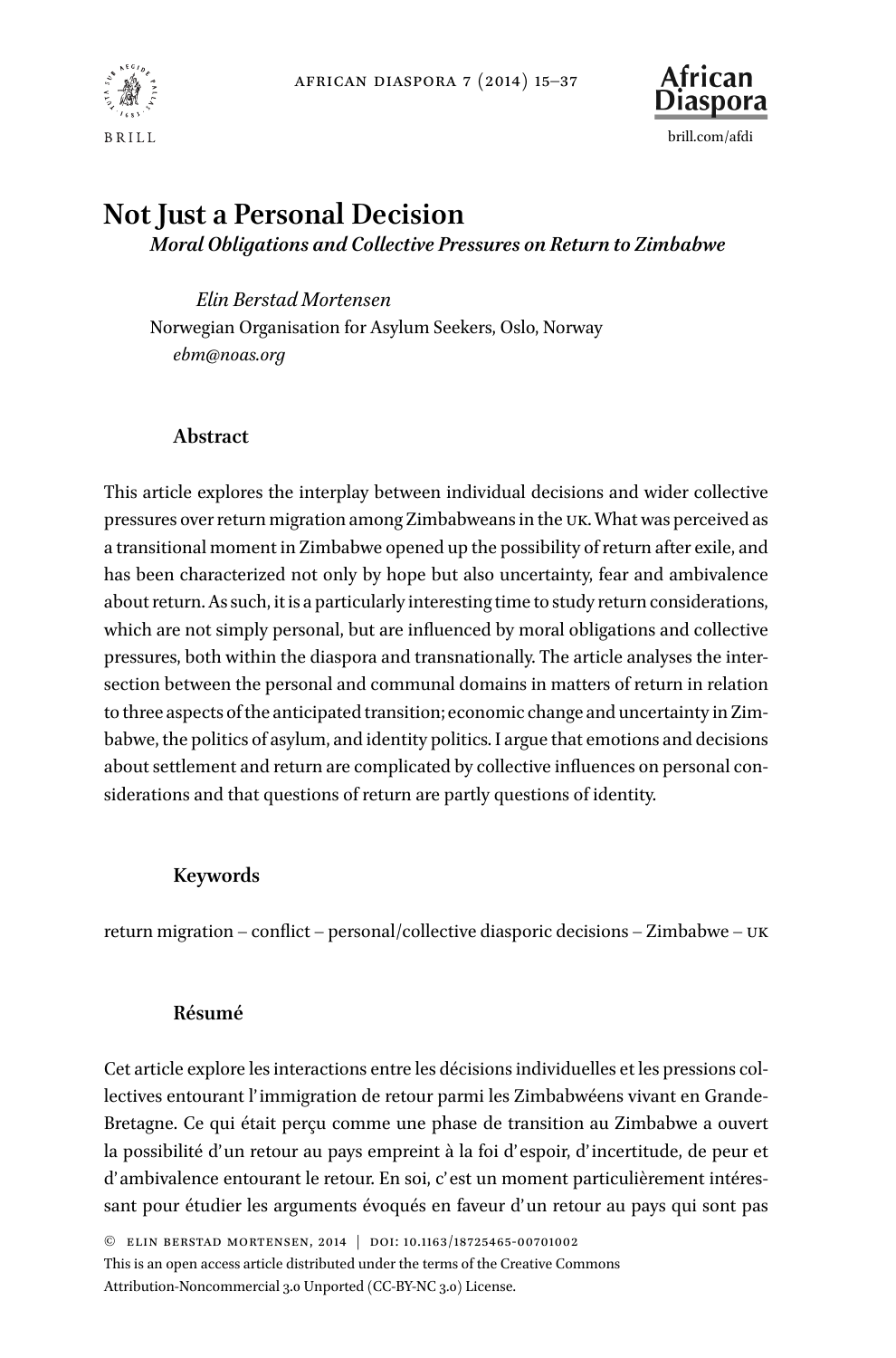simplement d'ordre personnel mais souvent influencés par les obligations morales et les pressions collectives, à la fois au sein de la diaspora et sur le plan transnational. Cet article analyse l'intersection entre ce qui est personnel et ce qui est collectivement partagé dans les questions du retour sous les trois angles de la transition anticipée; les changements et les incertitudes économiques au Zimbabwe, les politiques menées en matière d'asile et d'identité. Je défends l'idée selon laquelle les émotions et les décisions portant sur l'installation et le retour sont compliquées par les influences collectives sur les considérations personnelles et que les questions du retour sont partiellement des questions liées à l'identité.

#### **Mots-clés**

immigration de retour – conflit – décisions diasporiques personnelles/collectives – Zimbabwe – Grande-Bretagne

### **Introduction**

So many people have gone home. And they are telling me some very good stories. Yes, things were bad [in Zimbabwe], but things are improving! [Now] it's a matter of whether we want to hold onto these bad stories and shy away from going home.

 $10E<sup>1</sup>$ 

Joe is a Zimbabwean refugee living in London. He has done very well for himself; after gaining refugee status he has been able to study, he has obtained a respectable job and has brought his Zimbabwean family over to Britain. All the while, he dreams about returning to Zimbabwe from exile to help rebuild the place he calls home. The 'Inclusive Government' in Zimbabwe formed in 2009 and the relative stability thereafter, made these ideas more pressing. When I met Joe in 2012, he told me that he met up with other Zimbabweans in his social network to talk about return, and that in his opinion return was safe. As the above quote demonstrates, Joe pressed that it was time for Zimbabweans to consider returning. He addressed a Zimbabwean 'we' and said "we [… must not] shy away from going home".

<sup>1</sup> Joe, London, 6 June 2012. Interviewees have been anonymised; all names are pseudonyms.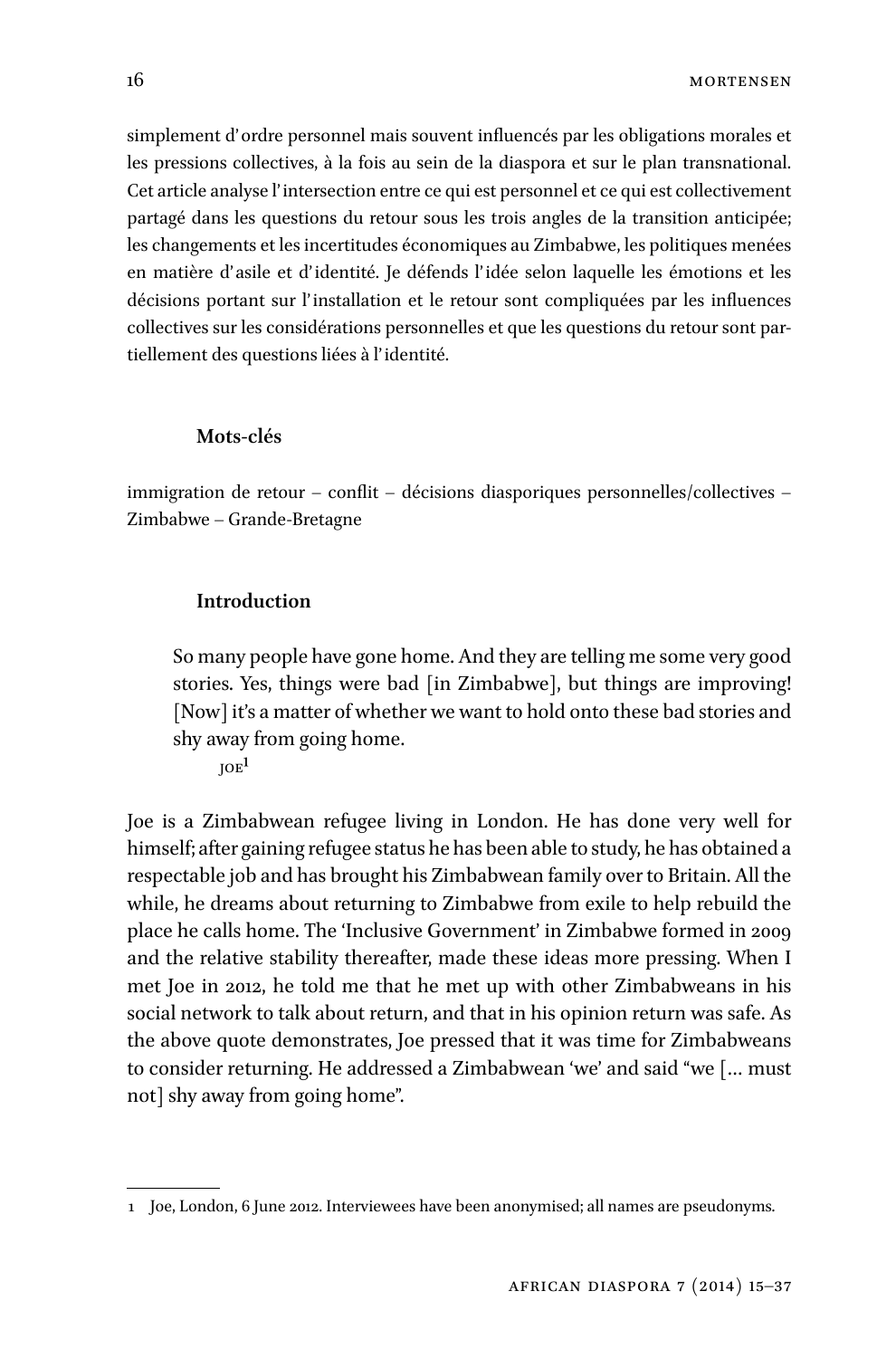Previous studies of return to countries of origin with a recent history of conflict have mostly looked at actual return (but see McSpadden 2004). This is not extraordinary as processes of return to (post-)conflict societies are highly politicized. Studies are frequently motivated by specific policy concerns relating to refugees' rights, or the sustainability of return and reintegration (Black and Gent 2006; Stefansson 2006). Scholars have also focused on the degree of coercion in return migration (Israel 2000; Oxfeld and Long 2004; Webber 2011). A few volumes cover return to countries in conflict or post-conflict as a whole, seeking to include several of the above-mentioned topics (Black and Koser 1999; Genova and Peutz 2010).

This literature focuses insufficiently on migrants' return deliberations. Return is generally imagined long before it takes place, and is often considered without actual return ever happening (Cohen 2008; Oxfeld and Long 2004). Yet return considerations are important in themselves. They say a lot about a migrant's relation to his or her country of origin and about transnational ties. In addition, they provide insight into integration in the country of settlement, and the consolidation of diasporic identities. Many studies have focused on the relationship between integration in the country of settlement and the maintenance of transnational ties to the country of origin (Carling and Hoelscher 2013; Kivisto 2005; Morawska 2003; Snel, Engbergsen, and Leerkes 2006), and some scholars have suggested that a myth of return can hinder integration (see for example Anwar 1979). It is, however, useful to distinguish between migrants' deliberations over potential return and the mythical ideas of return that may characterize diasporic identities more broadly. Studying return considerations gives particular insights into how migrants weigh quality of life and opportunities in the country of settlement (McSpadden 2004; Zetter 1994). When after years of conflict a more peaceful state in the country of origin allows exiles to consider going back, this may lead to actual return to the 'homeland' or it can act as a reality check where migrants reconsider their nostalgic memories of 'home' and optimistically reinterpret life in their 'host' country, realising how much they have integrated without being aware of it (Muggeridge and Doná 2006; Oeppen 2009). Return considerations can reveal which factors are most important in migrants' subjective evaluations of the quality of their lives and futures in different places. These deliberations also highlight significant impinging external influences, such that decisions are not purely personal matters. In this article, I contribute to the literature on return by looking at how Zimbabweans in the uk consider return individually and collectively, and how individuals negotiate collective diasporic influence. Migrants are part of nuclear and extended families, of diasporic organisations and of transnational networks. Obligation and expecta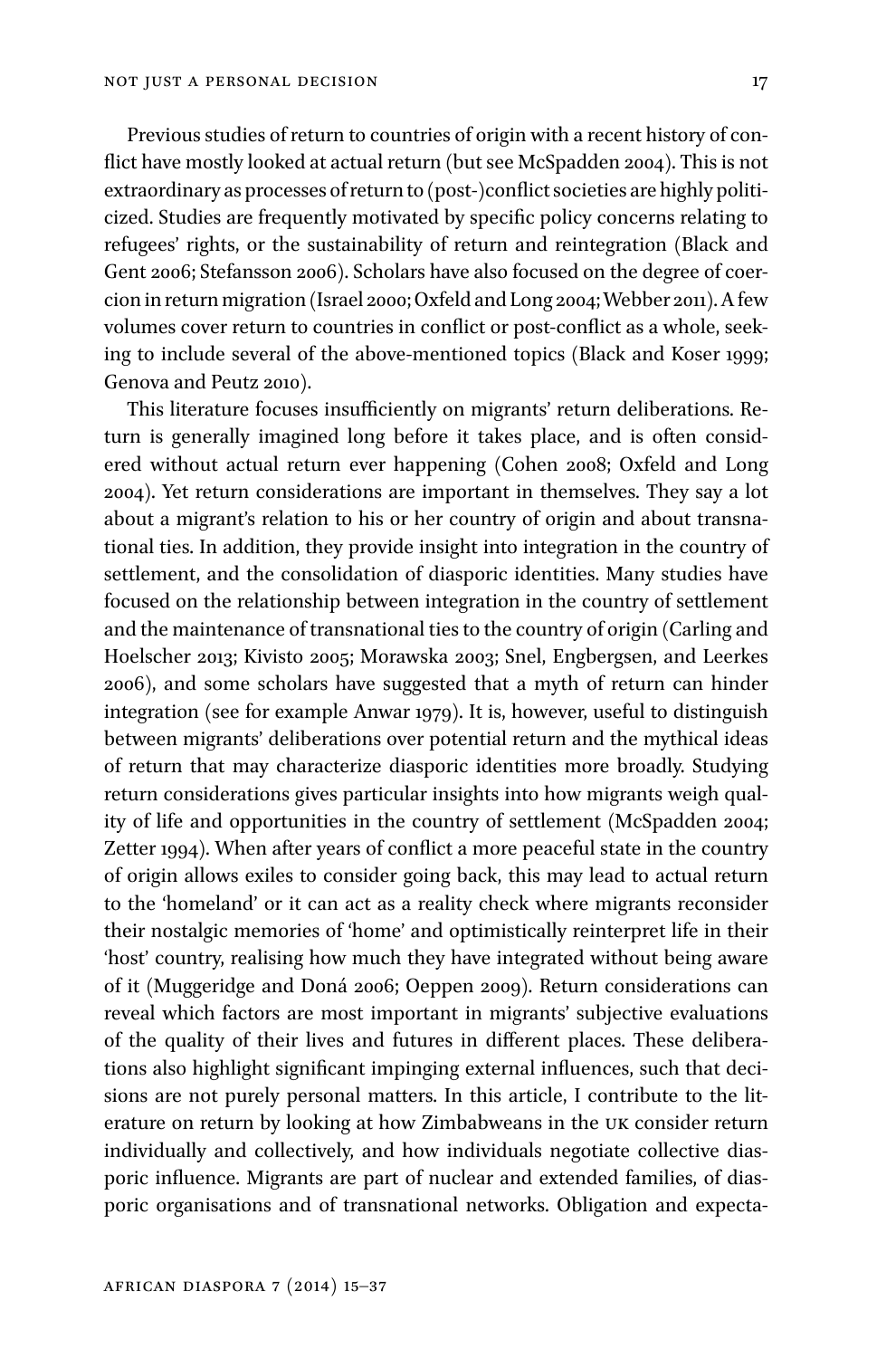tions are part of these relationships, and weigh heavily on decisions about return.

The article is based on fieldwork from London in 2012. I engaged in meetings of diasporic organisations, in informal chats and conducted 18 semi-structured interviews. Research participants were recruited purposively, looking for diversity along the lines of gender, ethnicity (Ndebele, Shona, White), age (aged 29–70), time spent in the uk (arrival between 1975 and 2012), legal status, family composition and transnational engagement, return experiences and attitudes, and involvement in diaspora organisations and politics (Zimbabwe Vigil, Zimbabwe Association, church representatives, development oriented, membership of political parties including the Ndebele nationalist movement Mthwakazi, and the two main opposition groups MDC-T and MDC-M, as well as those little engaged or unengaged). Research participants were recruited through entry point organisations, personal contacts, snowballing or at different gatherings. The sample is illustrative of the diversity of voices in the diaspora, i.e. of differentiation shaped by successive waves of departure, class, legal status, skills and race (see Pasura 2010b). The methodology offers opportunities for exploring divides in the Zimbabwean diaspora and capturing diasporic discourses about return migration across these.

The time of my fieldwork was an interesting one because a transition was expected in Zimbabwe. We have since learned that the period of the Inclusive Government (2009–2013) did not lead to the anticipated political transition where power was expected to be taken away from  $ZANU(PF)$  at the next election. Rather,  $ZANU(PF)$  used this period to rebuild its power (Alexander and McGregor 2013). It was a transitional period of some sort, however, and it was certainly broadly perceived as such in 2012. This anticipated transition was characterised by hope, but also by uncertainty, fear and ambivalence about return, making it a particularly interesting time to study return considerations.

Below I elaborate what I call anticipated transition before turning to the reflections of Zimbabwean migrants in the uk, focusing on three aspects typical of the transitional period: the economic change and uncertainty in Zimbabwe, the politics of exile, and identity politics. Zimbabwean migrants are not only in a difficult situation in relation to return because of the nature of the time period, but due to the pressure of conflicting diasporic discourses and because the pressures that result from collective considerations to return also impinge on questions of identity.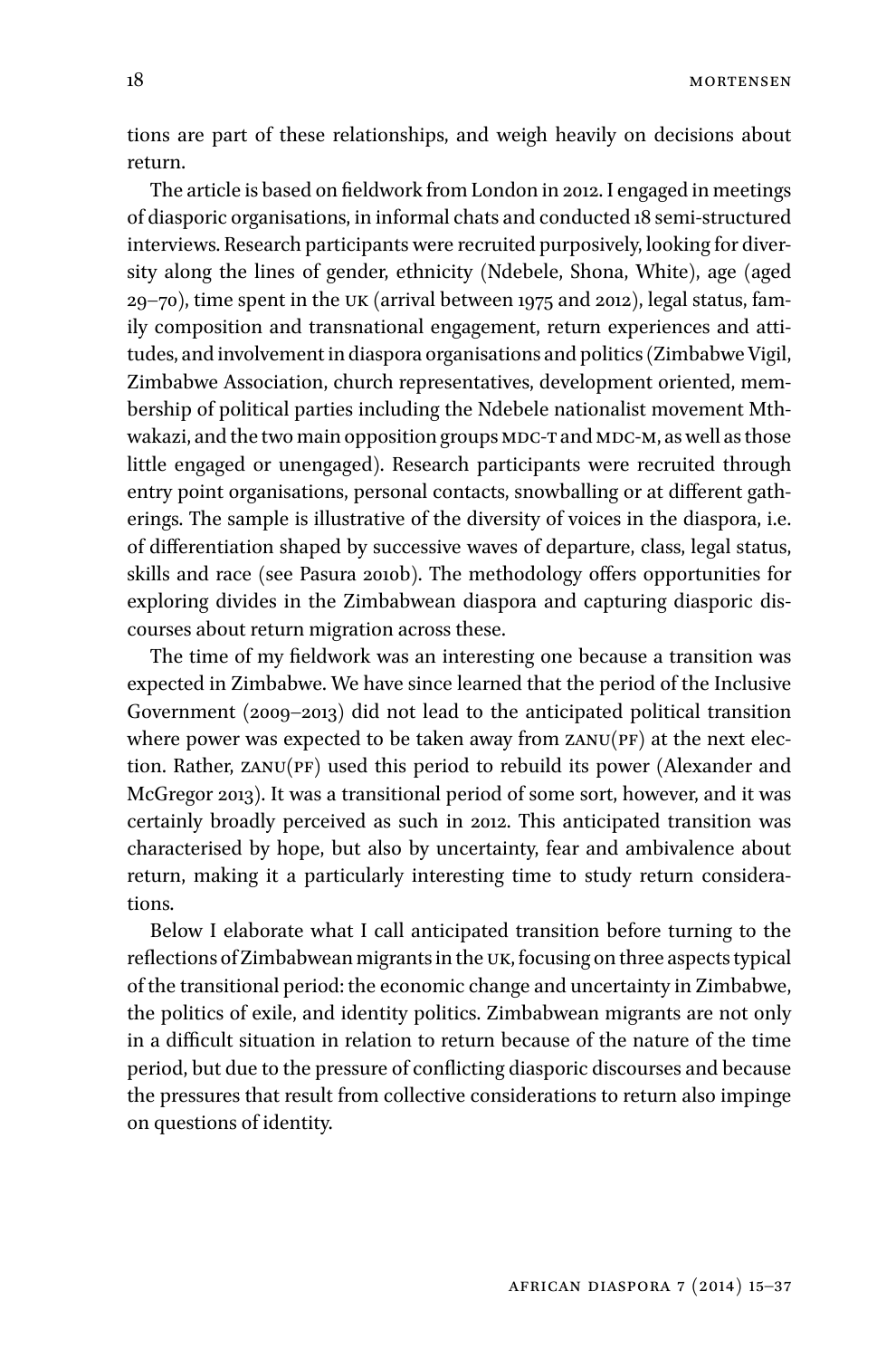### **Anticipated Transition and Return Considerations**

Few countries transcend from conflict into a clear post-conflict situation (Richards 2005; Suhrke and Berdal 2012). However, in a transition, there will be some particular moments that create a sense of change and opening up of new possibilities. A ceasefire in an armed conflict, independence won after years of colonisation, regime change or the end of a dictatorship, or the signing of a peace agreement or of a new constitution create hope for the future, and when combined with decreasing violence, political liberalisation and better living conditions, migrants in diaspora may start to consider return migration for the first time since exile. However, such transitional moments are also characterised by the uncertainty and continued violence of 'post-conflict' societies (Suhrke and Berdal 2012), and returning migrants face a multitude of real and perceived challenges in the country of origin. Migrants often hope for and anticipate transition, while also being aware that it may not run smoothly.

Studies of actual return mention that refugees feel ambivalent before actualising it (Einhorn 2000; Huttunen 2005). Ambivalence about return is partly a question of how migrants internalise histories of war, conflict and violence, and shape exilic identities or national belonging in relation to turbulent pasts and ongoing insecurity. To many refugees, the country of origin is a paradoxical 'home', because it is at once a place of beautiful and frightening memories (Kivisto and La Vecchia-Mikkola 2013; Trew 2010). Often there is dissonance in refugees' stories about the home country that remains unresolved. This has led some scholars to call conflict diasporas 'hesitant diasporas' rather than diasporas in the classical meaning where members are geared towards the homeland and return (Huttunen 2005). Few refugees return only because of longing for home or because of the dictates of a particular political ideology. Einhorn (2000: 704) investigates the case of German Jewish Marxist women, members of the German Communist Party, and shows that even when a political party ordered a politicised group of refugees to return, her interviewees' stories show that 'the reasons for return from exile were more various, more tortuous, and at times more arbitrary, than such unquestioning political clarity would suggest'. Refugees fear that they may meet former perpetrators in the country of origin or that the values underpinning past violence persist (Einhorn 2000; Trew 2010). Memories of torture and conflict can overshadow positive memories of the country of origin as a good home or can eclipse feelings of security and togetherness. In this way, investigations of return considerations reveal aspects of the migrant's subjective evaluation of the situation in the country of origin and the ways this continues to shape identities. Hope and fear can be particularly intense when a transition is anticipated and the migrant is pondering return.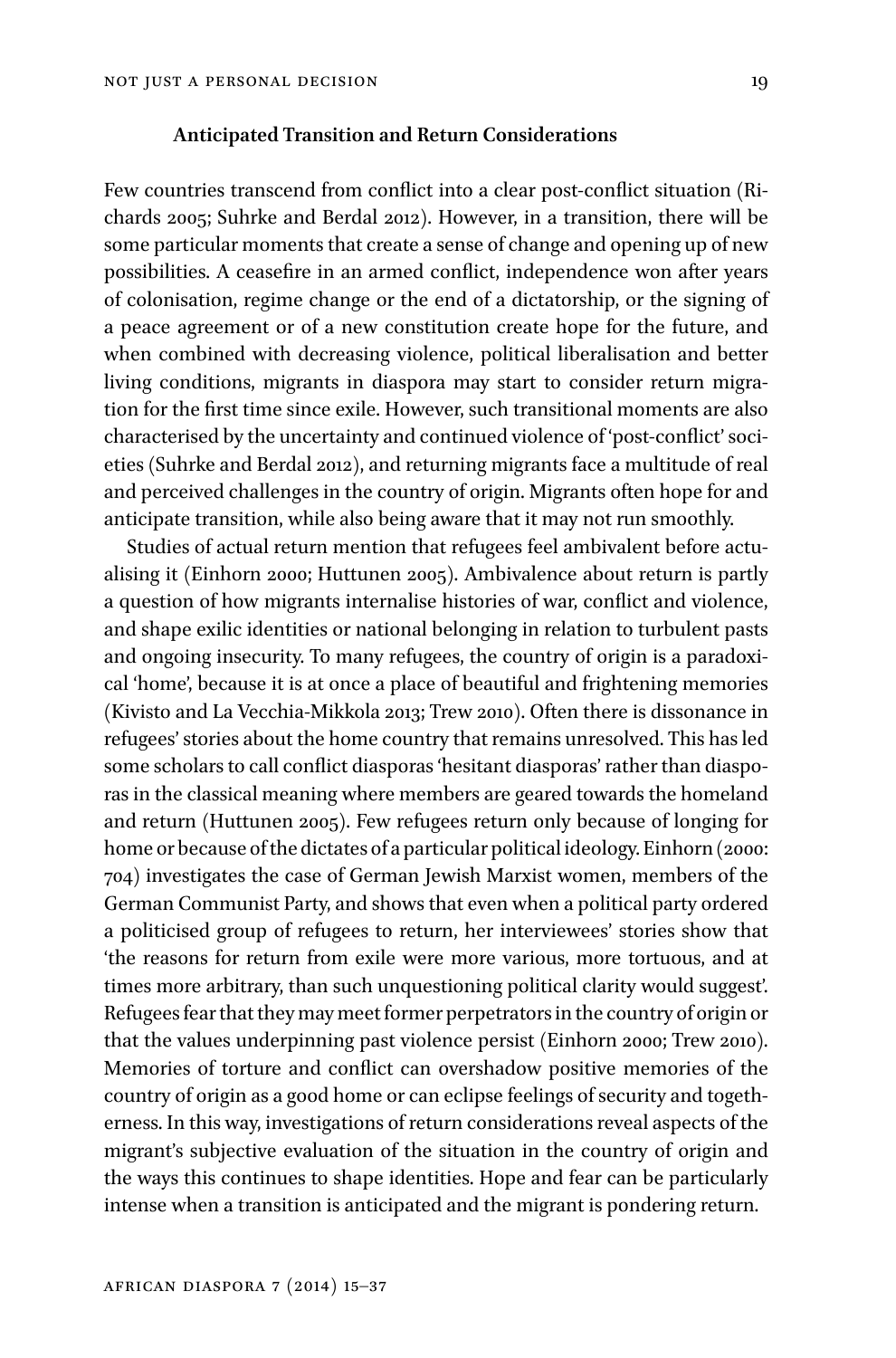Expecting a transition also demands a re-evaluation of quality of life in the host country. Some refugees resist integration: rather, they long to return and to restore the past (Huttunen 2005; McSpadden 2004; Zetter 1994). However, when the possibility of return opens up with an anticipated transition, this can change. As McSpadden (2004: 38) writes:

In interviews prior to liberation in 1991, Eritreans unequivocally asserted that they would return as soon as their country was liberated. However, by the time this was achieved, many found that the decision was not so clear and that they had to consider several factors in their decision to return or not.

Later, the Eritreans McSpadden interviewed answered that they had to consider educational opportunities, employment, familial responsibilities and obligations, gender and marriage relations, as well as political and social security. They extended timelines for return, making ten-year plans. Being in a diaspora can reconstruct identity and create new aspirations (Zetter 1994). However, switching identity – becoming 'migrants' instead of 'exiles', for example – may be painful and difficult. Considering return can be agonising because it requires a careful balancing of conflicting expectationswithin the migrant himself and between the social spaces of both the country of origin and settlement (McSpadden 2004).

Scholars often mention in passing that return is not just an individual matter, but do not elaborate beyond family obligations (Cerase 1974; Gmelch 1980; King 2000). The importance of the family unit as a level for decision-making, and the strength of individual migrants' feeling of moral obligation towards the family are well established in migration studies (Fleischer 2006; Tiemoko 2004). In order to migrate, the extended family lends money, provides information and networks, but also expects remittances, consumer goods and reliability in return (Agarwal and Horowitz 2002; Fleischer 2006). These expectations weigh heavily on migrants, promoting 'successful return' as the only possible type of return (Cerase 1974). Parekh (1996: 264) writes that obligations are "social actions that the moral agent ought to undertake and his failure to do [so] reflects badly on him and renders him liable to social disapproval". Mohan (2006: 871) explains that obligations are created in three different ways. First, they are created in relation to a specific promise, and as such, obligations are quite unambiguous. Second, they may relate to the membership of a group, and in this way obligations are more general and open to personal interpretation. Third, obligations are also part of being human, and are vague constructs shaped by morality. Mohan (2006: 880) uses a case from the Ghanaian diaspora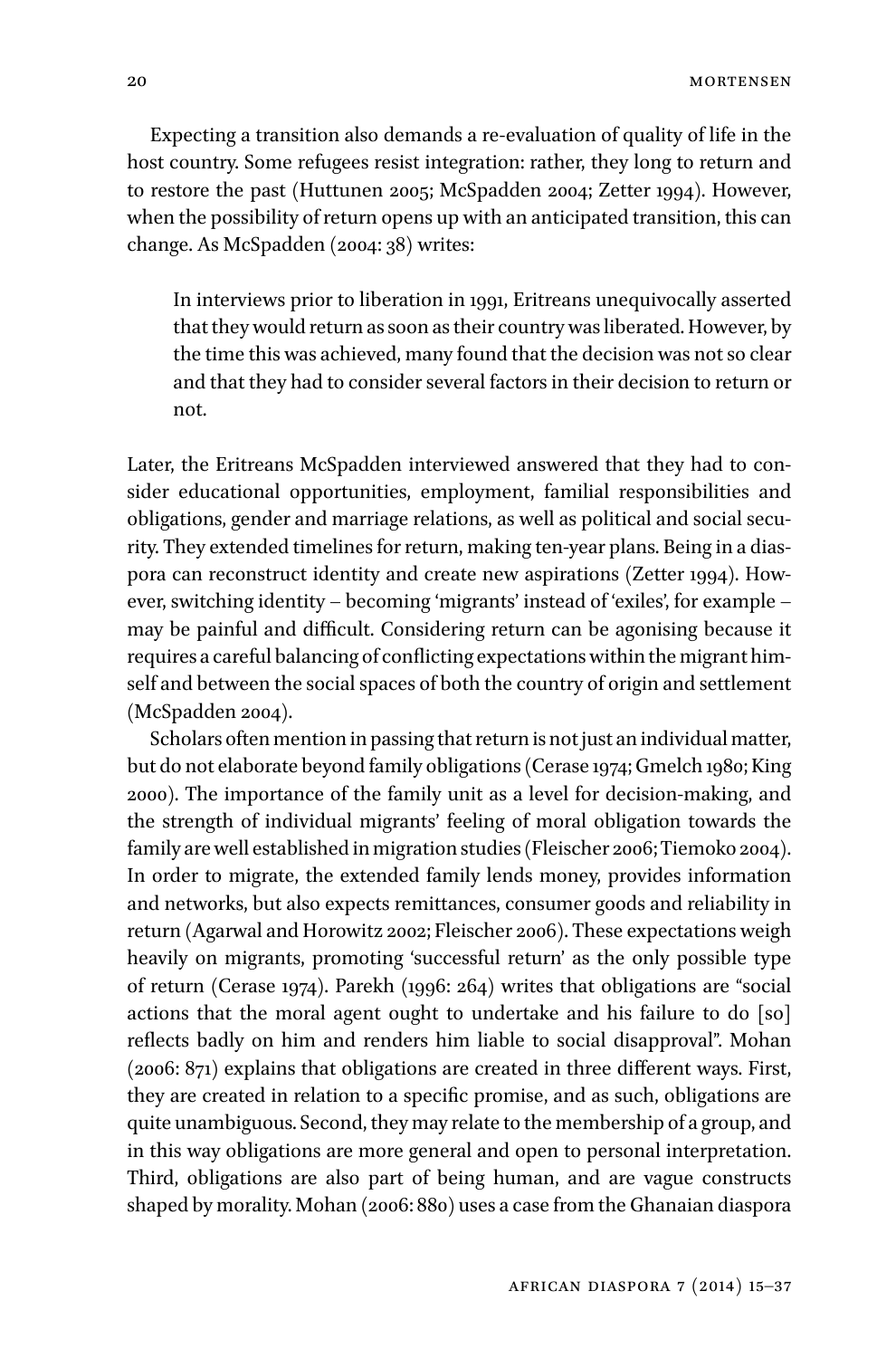in the uk and shows that "obligations were specific to a given socio-political community and were part of defining its citizenship in terms of what a *good* member of that community should do". In fact, he says that obligations are mostly constructed in relation to kinship and community.

Economic obligations are not felt only by economic migrants; they are seen also in exile communities. Refugees and asylum seekers may not migrate in the first place for economic reasons, but they expect a better life also in economic terms, and they are expected to share their fortunes by way of remittances (Riak Akuei 2004). The pressure to remit may be greater on refugees than economic migrants, as remittances are both vital to the survival of those left behind, and there is a perception that problems in the diaspora can never be greater than those in a conflict ridden country (Horst 2004). Therefore, in a conflict diaspora, "everyone sends money" (Lindley 2007: 7). Riak Akuei (2004: 5) calls the remittances expected of Southern Sudanese resettled refugees 'unforeseen burdens' and says that it was not uncommon for refugees to keep sending remittances although they could not pay their own utility bills. The refugees hid their own economic stresses in order to fulfil the expectations of their extended families.

In considering return, migrants' sense of moral obligation may extend to actors beyond family and include matters less tangible than money and goods. Anticipated transition in the country of origin can bring its own communal pressures. One example is when transitional junctures reshape the collective discourses of politicised diasporas or politically oriented groups within the diaspora. Thinking about a diaspora more as a stance that migrants take than as a group of people, captures how loyalty to the country of origin is voiced by some migrants to make a specific claim which can become a powerful group identity and influence (Brubaker 2005; Horst 2013). Israel (2000) suggests that identities linked to political commitment to return should be thought of as *ideologies of return*. A stance or ideology can inspire actual return, but it can also provoke debates and divides between migrants who support this stance and those who do not. Migrants of diasporas created in contexts of conflict might see themselves divided amongst, or somewhere between the categories of political exiles and integrated citizens (Graham and Khosravi 1997). The former claims the impossibility of return while the latter may engage in the transnational activity of visiting the country of origin, provoking anger from those who cannot do so. This article sets out to explore such conflicts that emerge at the intersection between individual return considerations and collective moral or political discourses circulating within the communities they relate to. It goes further than expectations of the family by looking at a broader range of collective discourses creating moral pressures and impinging upon return.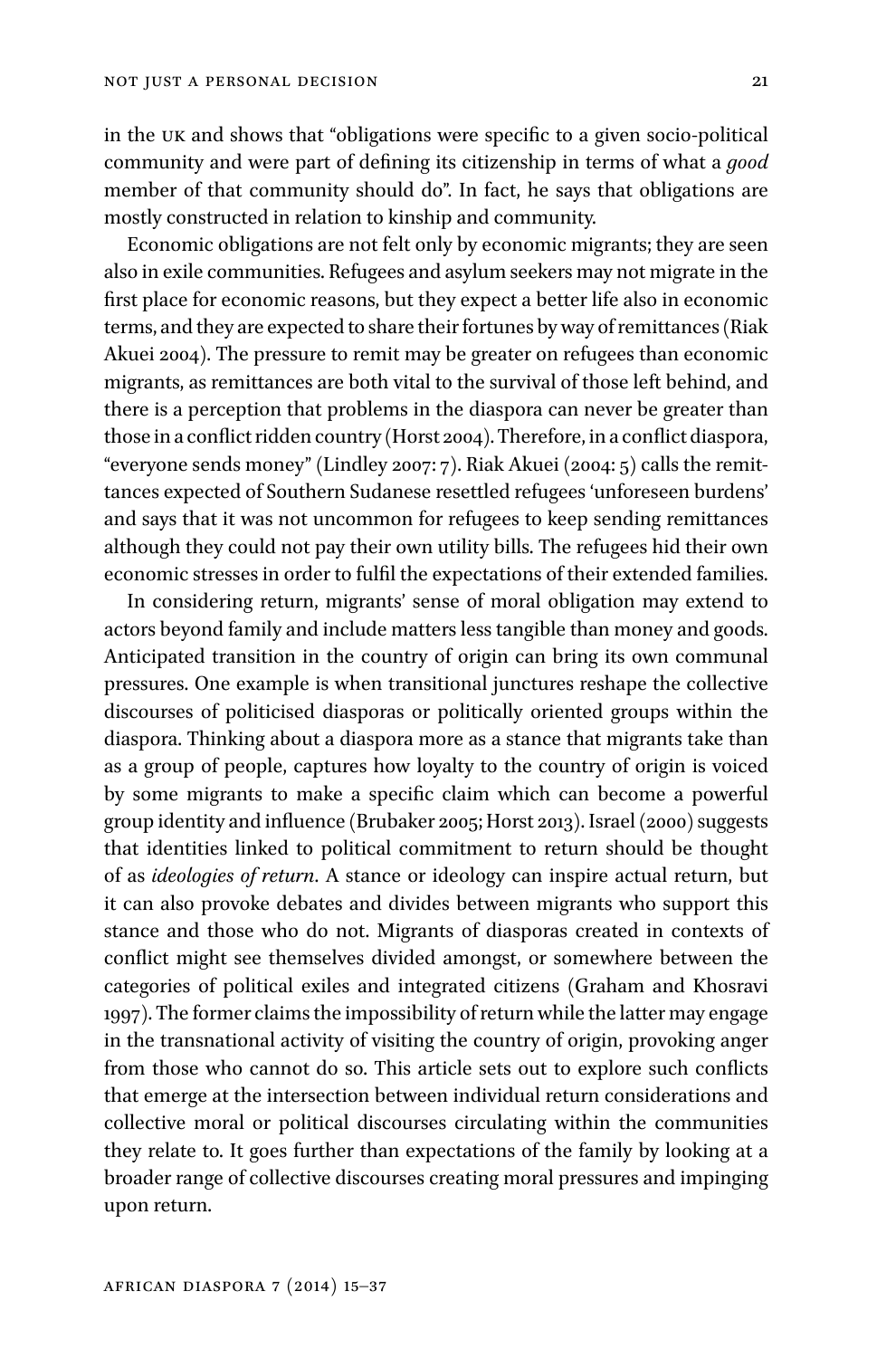#### **Zimbabwean Migrants in the uk**

Following the signing of the Global Political Agreement that brought the former opposition MDC parties into an 'Inclusive Government' with ZANU(PF), it was broadly believed that a transition was taking place. After 30 years of ZANU(PF) rule, the last ten of these being especially violent and characterised by dramatic economic decline, people anticipated a political transition.

Zimbabwe's uk diaspora is a particularly interesting case because it is a well-organised diaspora that is politicised and has repeatedly contested British government's foreign policy, and the politics of asylum and protection. This led to interesting divides, debates and conflicts between migrants and between the individual and the community.

There is a long history of migration from Zimbabwe to the uk (Bloch 2010). Still, the period following the establishment of the opposition party Movement for Democratic Change (MDC) in 1999 and the subsequent actions of the ruling zanu(pf), created a larger exodus than ever before (McGregor 2010). From the year 2000, the country was steered into a violent, political, humanitarian and economic crisis. By the peak of the crisis, more than 200,000 Zimbabweans resided in the uk (Pasura 2006). Although large parts of the diaspora were clearly conflict-generated, and those who left Zimbabwe after the year 2000 felt forced to leave (Bloch 2010), it is important to highlight that only around 31,000 Zimbabwean migrants have actually applied for asylum (uk Home Office 2013). Other entry routes into the uk include using British citizenship (for those eligible), family reunification, false passports, or temporary work or student visas that are sometimes overstayed (Bloch 2010; Pasura 2011). The Zimbabwean diaspora is diverse and there are also divides, conflicts and suspicions among migrants, reflecting political polarisation, fears related to the presence of Zimbabwean state intelligence operatives in Britain, as well as suspicions of potential informers for the British Home Office (McGregor 2009; Pasura 2011). Legal status operates as an important divide, as do class, political affiliation and degrees of political participation. Such divisions have provoked debates about what *being Zimbabwean* in Britain means, and who is a good representative of the diaspora (Mano and Willems 2010, 2008).

In the period of the Inclusive Government, the Zimbabwean economy experienced growth and there was a sense of change also in the uk diaspora. This was especially noticeable in how development initiatives and return entered migrants' agendas (McGregor and Pasura 2010). At the same time, however, there was uncertainty as to the stability of the situation in Zimbabwe. During the period of the anticipated political transition (and more obviously now that  $ZANU(PF)$  has re-consolidated), it was well-known that  $ZANU(PF)$  was stronger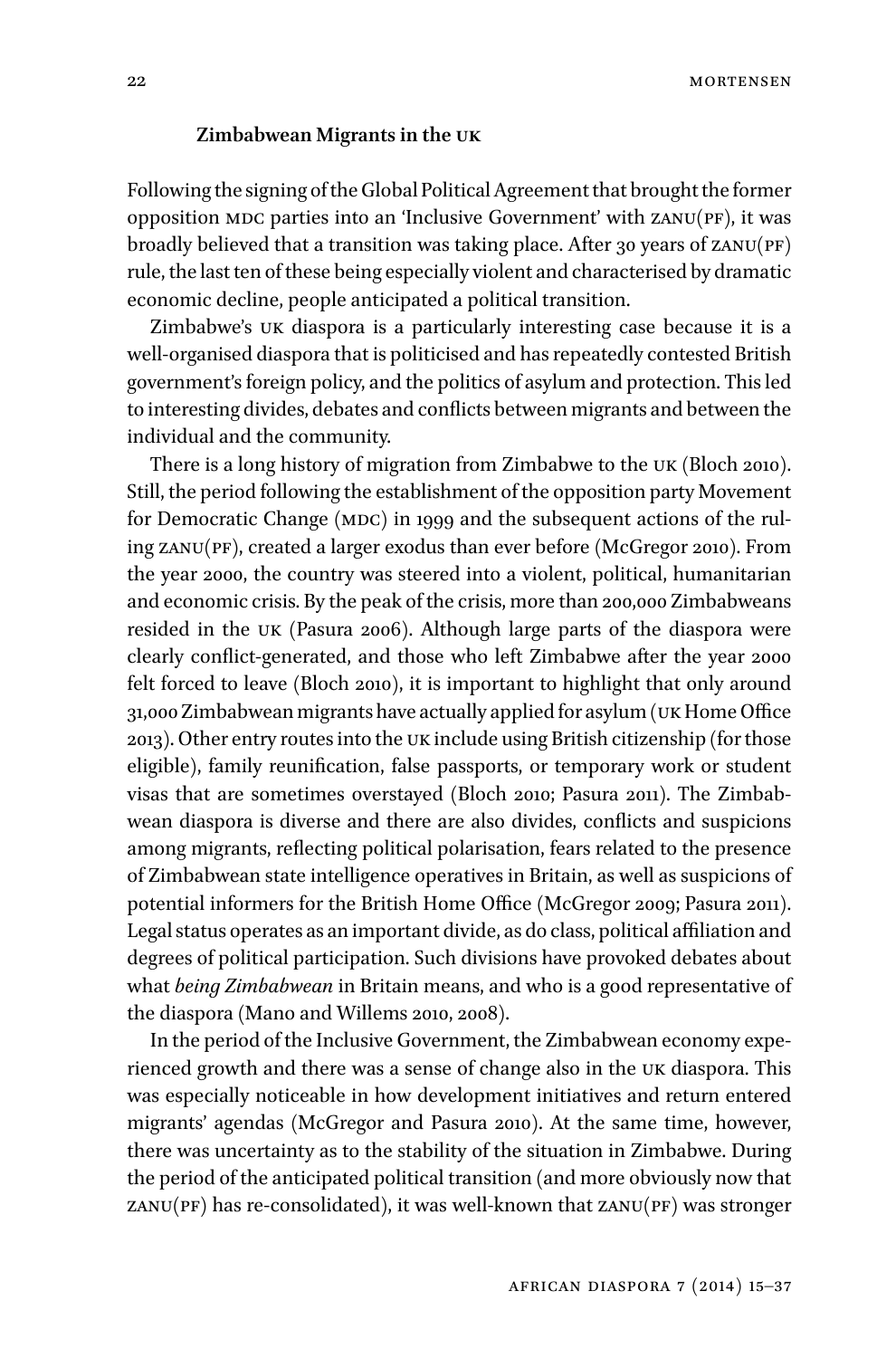than the two MDC parties, not least due to its ongoing control over the security arms of the state. Another uncertainty was that while the economy did grow, unemployment was still extremely high. This context shaped the interplay between personal and collective return considerations in the period of anticipated transition.

# **Economic Change and Uncertainty: Zimbabweans Should Return Wealthy**

In the period following 2009, when there was a sense of an opening of political space and economic opportunities in Zimbabwe, the new economic possibilities featured prominently in migrants' considerations. My interviews revealed a sense of new room for entrepreneurship and investment in Zimbabwe. The interviewees shared stories about successful returnees who work in the IT sector, and in mining, farming and technology. These people were described as the first wave of entrepreneurs or 'risk takers' who benefited from return, and acted as role models. As individual migrants considered opportunities in Zimbabwe, new diasporic groups emerged geared towards development in Zimbabwe (McGregor and Pasura 2010). Some of these groups focused on return in particular, and they acted as places for broader discussion of the routes home. The initiative Skills for Zimbabwe was one such group. Its idea was to give Zimbabweans in the uk an incentive to return by offering employment within certain projects that would benefit both individuals and Zimbabwe as a country. During one of their meetings that I attended,<sup>2</sup> the discussion was geared towards which skills migrants in the diaspora might have that were needed in Zimbabwe and how to convince Zimbabwean, uk and Commonwealth decision makers to support the group's initiative. The attendees expressed an eagerness to return to Zimbabwe themselves and particularly seemed to look forward to a first fact-finding visit to Zimbabwe. However, when I chatted with representatives individually after the meeting, they admitted that return for them personally was more difficult than the organisation had debated publicly.<sup>3</sup> However, in the setting of a communal meeting about the path towards return, there was little space to discuss these constraining personal difficulties.

At the same time as the anticipated transition created opportunities, so uncertainties around return made individuals fearful. Especially Zimbabwe's

<sup>2</sup> London, 6 June 2012.

<sup>3</sup> Peter, London, 14 June 2012; Stanford, London, 15 June 2012.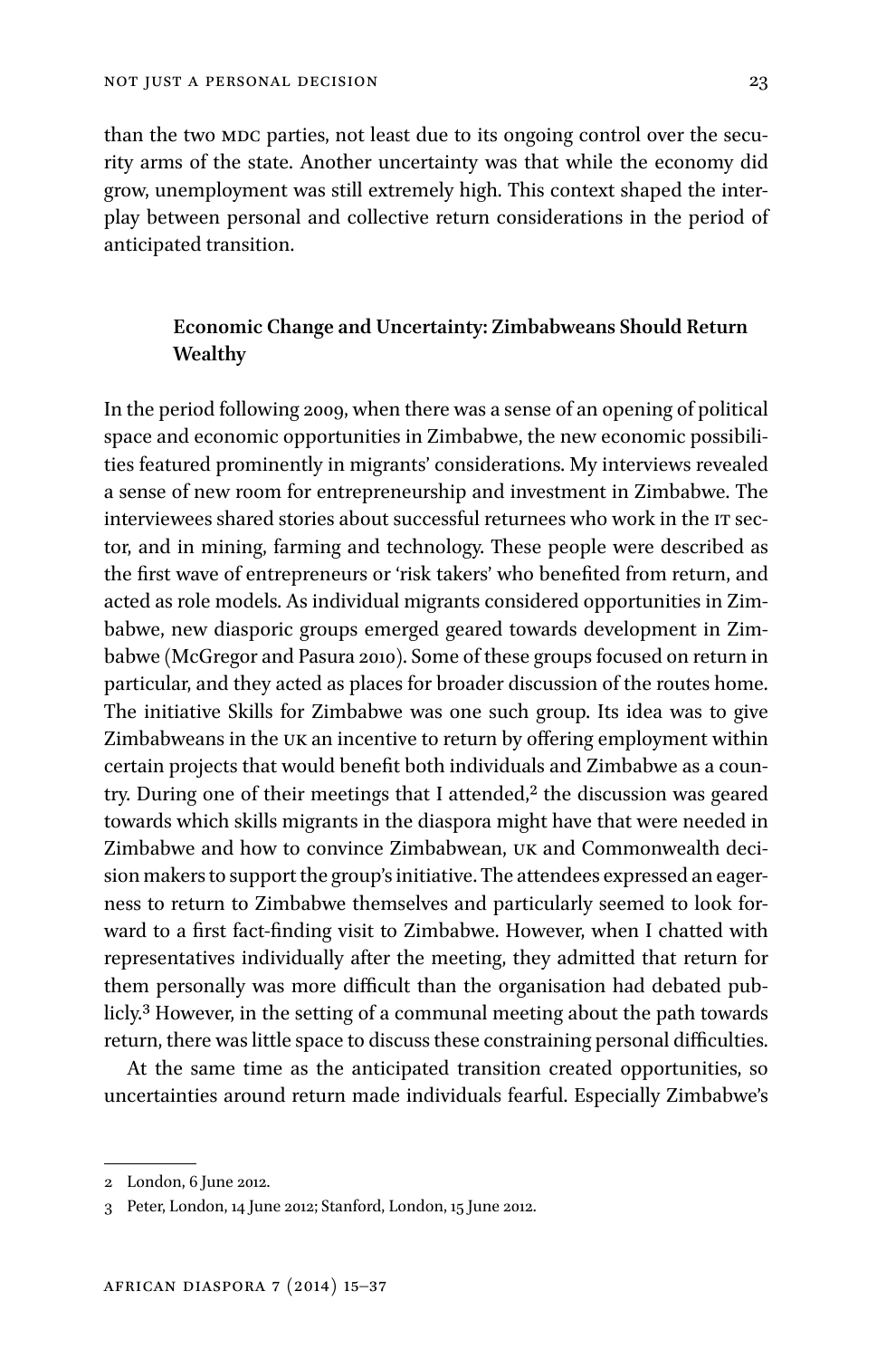unemployment rate was a great concern.4 Interviewees pictured having to take up informal employment or becoming self-employed entrepreneurs upon return. There was also a general fear of return in the diaspora because migrants believed that they lacked the skills and financial capital for the kind of successful return where one could make a living in Zimbabwe. As the refugee Joe<sup>5</sup> said:

Some Zimbabweans really want to go back home, but I think there is one thing that I seem to … sort of … feel every time. I think a lot of people have got this *fear*. […] [A] lot of them had to stay, like me, a lot of time without working, because of [legal] status. So, they've just started working. And, eh, they don't have any investment back home. So where will they start from? That *fear* has to be addressed … if there is going to be a meaningful incentive to go back home.

Most Zimbabweans in Britain are middle-class skilled migrants who had the financial means, support and connections to embark on long-distance travel. However, finding work in the uk that corresponded with their skills was difficult and many migrants ended up working in the care sector or illegally (McGregor 2007). Zimbabwean migrants felt that they had become de-skilled while in the UK and that they lacked the skills for returning. While doing manual work in the uk was dirty and shameful, it was still considered an option because it took place in a foreign country. However, returning to Zimbabwe poor and unskilled was regarded as 'impossible'. De-skilling would not allow migrants to return as successful risk takers, and they feared being seen as failures. Yolanda<sup>6</sup> described people in this latter category of returnees, saying:

[T]here are some who are just doing so *bad*. That you kind of think that "Oh My God", you know. So, […] if I was going to go back to Zimbabwe, I wouldn't go back without a plan. Without something, knowing that, I'm getting, I'm gonna get this much money, 'cause you can be broke … anywhere, but you can't be broke in Zimbabwe.

<sup>4</sup> Elaborated on by Bambanani, London, 21 June 2012; Christopher, London, 22 May 2012; Jim, London, 15 June 2012; Joe, London, 6 June 2012; Mary, London, 5 June 2012; Peter, London, 14 June 2012; Simbai, London, 12 June 2012; Victoria, London, 16 May 2012; Yolanda, London, 13 June 2012; Zibusiso, London, 23 June 2012.

<sup>5</sup> Joe, London, 6 June 2012.

<sup>6</sup> Yolanda, London, 13 June 2012.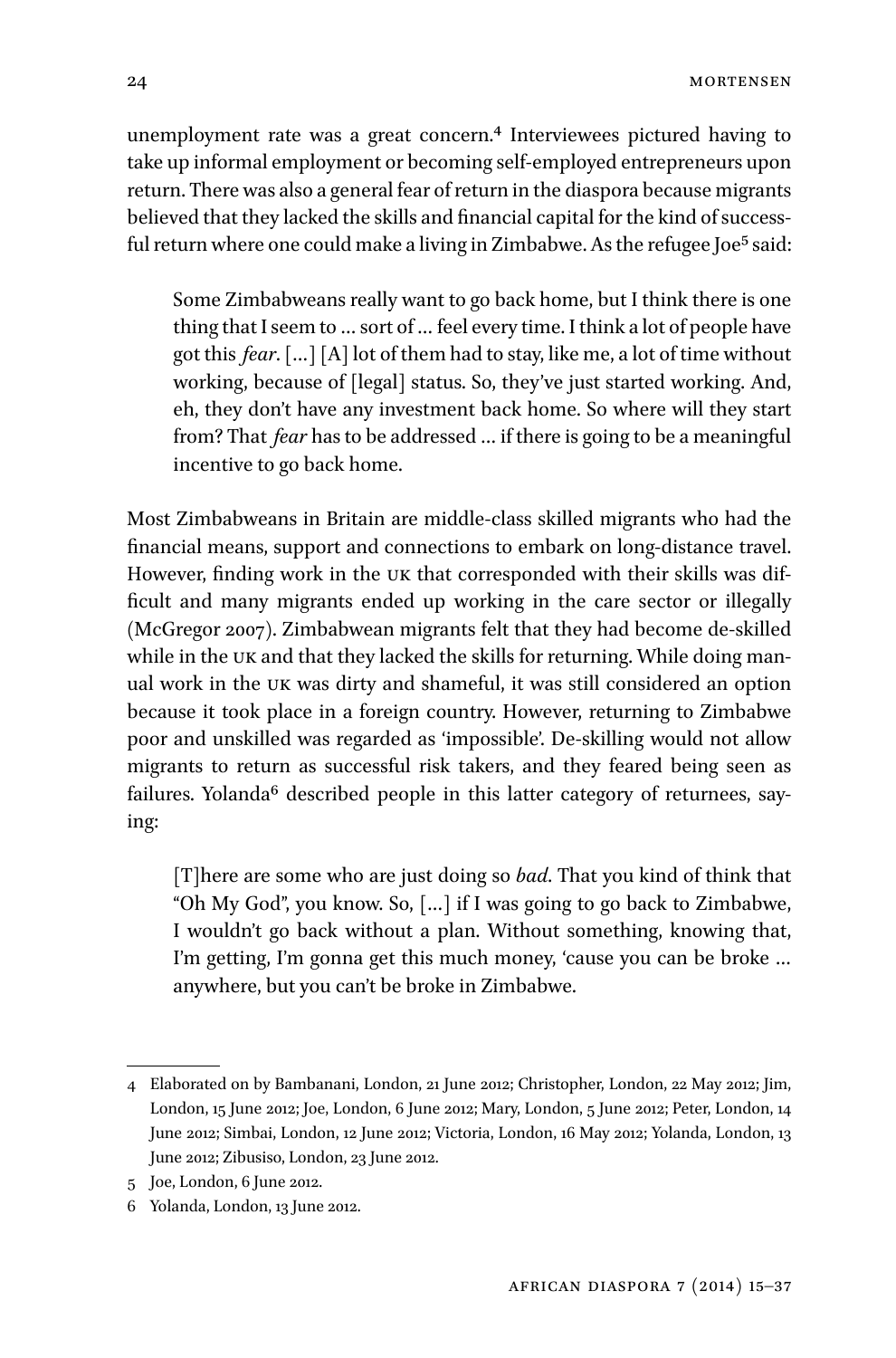Being poor in Zimbabwe and returning without skills and money was also regarded as impossible by migrants due to communal moral pressure. There was an expectation from Zimbabweans in Zimbabwe towards migrants to return wealthy and skilled, like prior migrants from the West (McGregor 2010). A powerful association between the diaspora and wealth was also underpinned by remittance sending over the course of the crisis (McGregor forthcoming). This expectation weighed heavily on many individuals, as Peter expressed:<sup>7</sup>

There is an expectation from Zimbabweans back home, that when you've been in the diaspora, you're better off. And therefore, when you come back home [they think]; "we expect you to show that you are better off, financially, economically. We don't expect you to go back to the old job, we expect you to have a better job, we expect you to have a better house, […] we expect you to be driving a Mercedes Benz". Those are the expectations back home. And they have an effect on me, because those are the expectations of my people at home. And I know I cannot meet those expectations, because I have a small car here, I don't have enough money, I don't have savings here. Ehm. So, eh, it's a bit difficult.

The repetition of the word 'we' and Peter's explanation that these communal statements come from 'my people at home', underline the strength of such collective moral influences. Many Zimbabweans, irrespective of legal status, felt that returning without wealth was shameful. It was common to pretend that one was doing well in the uk and to postpone return in order to conceal the harsh reality of life.

Zimbabweans were also too proud or shameful to admit to postponing return. Some interviewees, who had a strong intention to return and stated this in the interview, became more hesitant when I asked them specifically about when they would return and how.<sup>8</sup> One example of this was Joe, a refugee who wished to return to engage in development and who had friends of similar opinions. In terms of political security, he considered it safe to return. When I asked him about his future plans, he said confidently "[w]ell, to go back to Zimbabwe". He continued; "I … think I'm giving myself at most four years. Just to finish off my studies and eh … jump start one or two projects back home and … I'll be gone". In the next four years he said he would "spend a lot of

<sup>7</sup> Peter, London, 14 June 2012.

<sup>8</sup> Bambanani, London, 21 June 2012; George, London, 26 June 2012; Grace, London, 2 July 2012; Joe, London, 6 June 2012; Peter, London, 14 June 2012.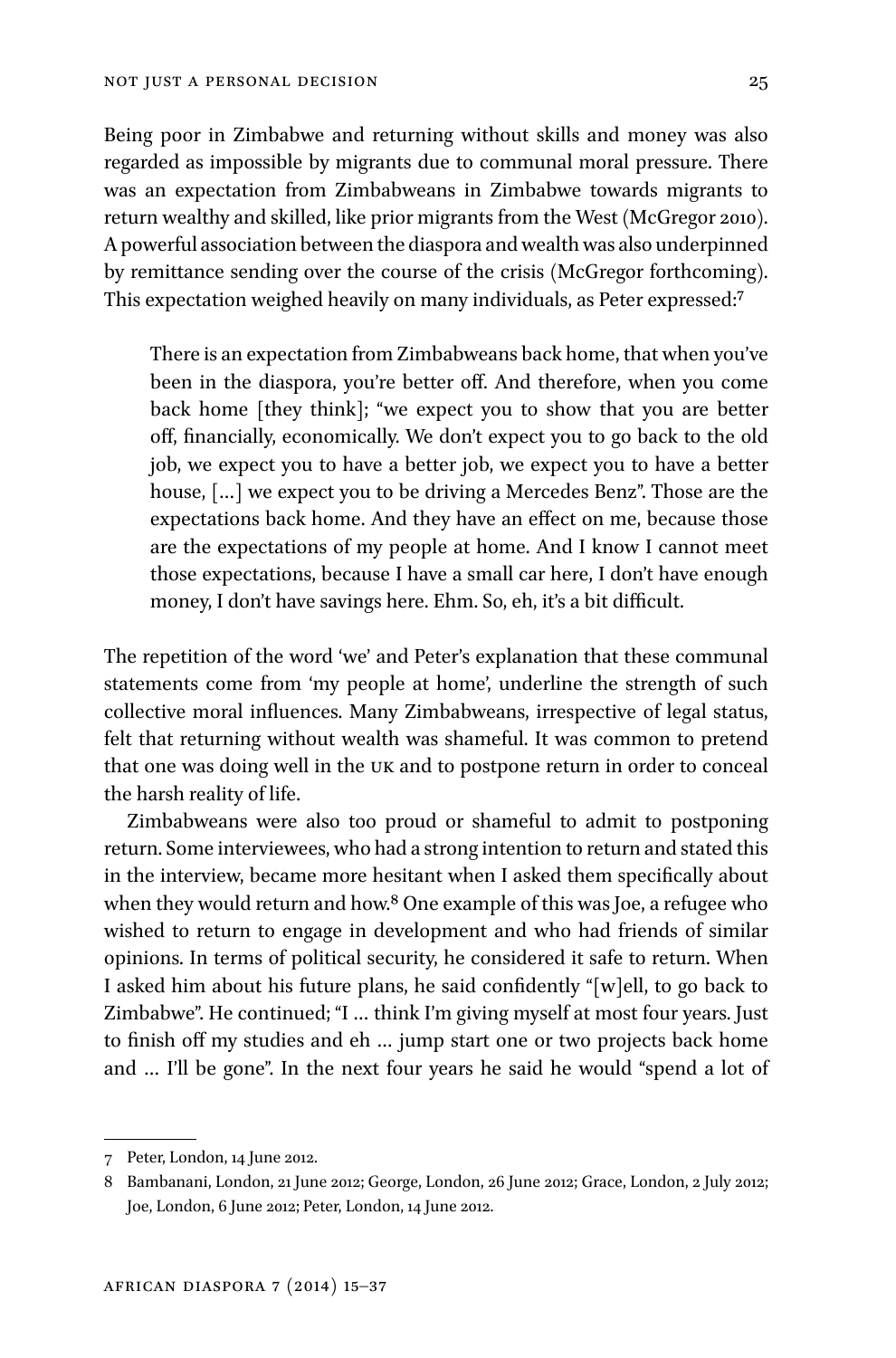time in Zimbabwe, [pause] really preparing for my eventual return".9 However, when I probed into his return plans, he seemed to brush me off and answered unclearly. His avoidance showed me that he was in a dilemma around return and that the discursive setting of the interview put him under pressure. In my opinion, Joe was fearful that he would not be able to return with riches and he was therefore doubtful about return. However, he could not articulate this, due to the circulation of information within the wider community that he belongs to. Particularly his close development oriented circles placed a moral weight on the communal duty to return. When people like Joe, who supported the stance that one should return to rebuild, faced personal doubts about return, they also faced not abiding by *their own* loyalty to return. In this way, personal and communal return considerations came into conflict. Likewise, a strong personal wish to return could come into conflict with the communal influence to return wealthy when a migrant was de-skilled and lacked savings in the country of settlement.

### **The Politics of Exile: Asylum Seekers Cannot Return**

Every Saturday afternoon since 2002, Zimbabwean migrants have gathered outside the Zimbabwean embassy on the Strand in Central London. They bring banners and posters, put up a table that faces the street, and fill it with information flyers, petitions to sign and merchandise. They pray, drum, and dance and talk to passers-by. The message is that the Vigil "will take place every Saturday from 14.00 to 18.00 to protest against gross violations of human rights by the current regime in Zimbabwe. The Vigil will continue until internationally-monitored, free and fair elections are held in Zimbabwe" (The Zimbabwe Vigil 2014). Most of the migrants at the Vigil who attended in 2012 were asylum seekers, refugees or irregular migrants. The Vigil took attendance registers every Saturday, creating documentation that could help asylum seekers prove that they are politically active and visible to zanu-pf while in the diaspora. The Vigil demonstrates weekly, as well as on special occasions and often writes letters to put pressure on the authorities. Many letters are written in the name of 'Zimbabweans in the diaspora'. At the Vigil, at the time of my visits, not-withstanding the power-sharing arrangement, it was accepted that there was no possibility of return for asylum seekers because they are active in opposition politics.

<sup>9</sup> Joe, London, 6 June 2012.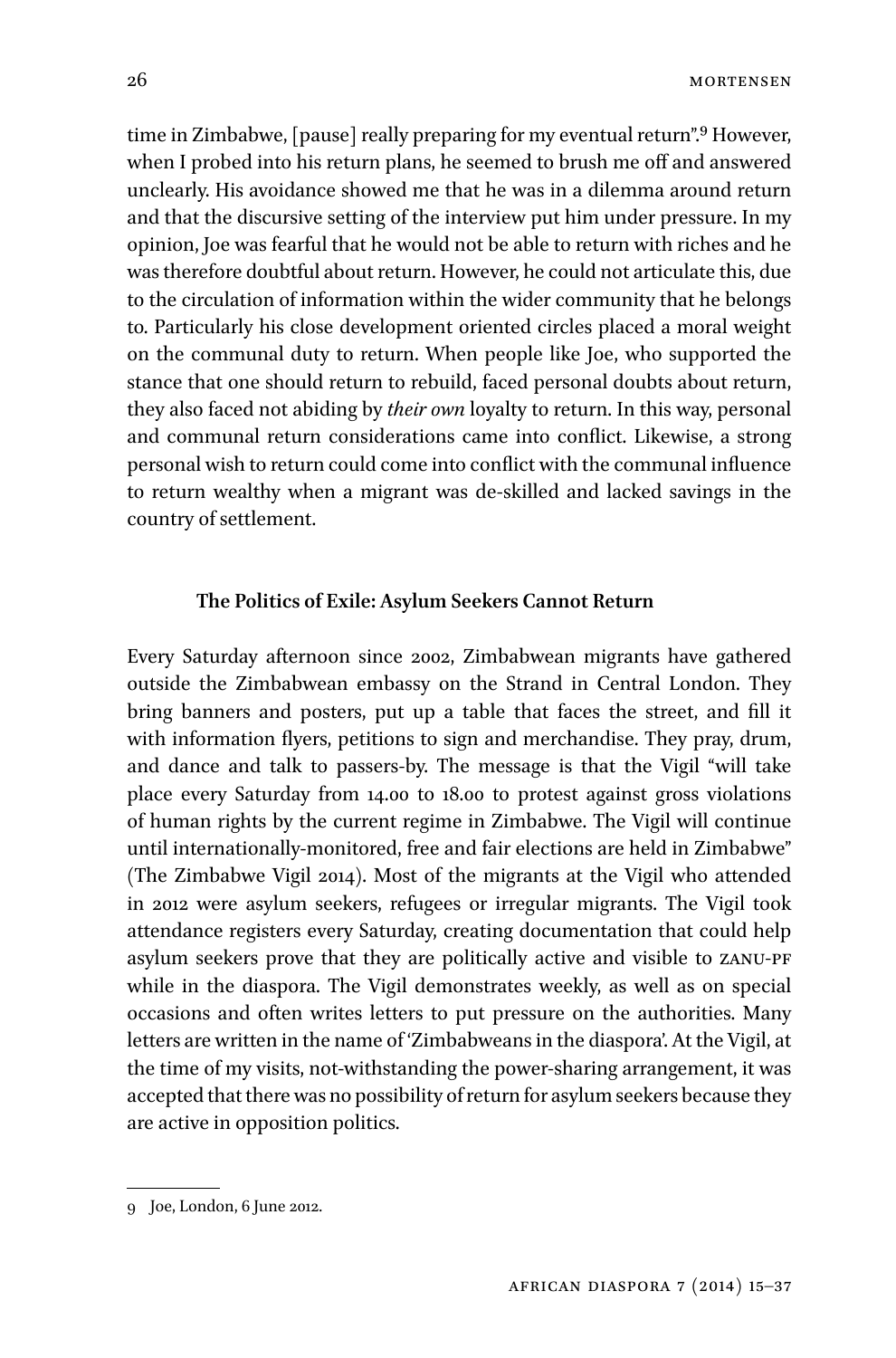In this fraction of the diasporic community, there was a communal stance around insecurity in Zimbabwe and around the impossibility of return. This was reflected in how the migrants I interviewed who sought asylum in the uk firmly claimed that they were not able to return to Zimbabwe at the moment. When I asked about their return considerations, it became a thought experiment. I found myself having to ask in conditional ways in order to get more elaborations, other than "I have no choice" or "I can't".10 Organised groups of Zimbabwean asylum seekers and refugees have sought to influence the uk's politics of asylum and protection, trying to persuade the authorities to stop deportations (McGregor 2011). During these debates, the claim that Zimbabweans should be granted asylum was made by linking identity and conflict. An exile identity was well-established in the diaspora partly as a result of the nature of asylum politics.

In the period of anticipated transition, however, exiles' voices ceased to resonate with British authorities' views, and even in other parts of the Zimbabwean diaspora asylum seekers' claims were not believed. Interviewees with legal status complained that the asylum seekers drew a lot of attention to themselves. Dominant diasporic discourses circulating in the diaspora during my research claimed that few of the current asylum seekers were genuine refugees (see also Pasura 2010a).11 Migrants said that the immigration authorities would have granted asylum to those with a real claim for asylum by now as there are hardly any new arrivals. George, who had refugee status, for example, was keen to point out to me that "[y]ou may not have met a refugee from Zimbabwe before me. Probably this is the first time. The bulk of what we have here are economic refugees".12

With the anticipated transition, when so many migrants who have legal status were starting to discuss return and moving away from exile, asylum seekers were accused of stealing the debate about return. Stanford<sup>13</sup> said that while there were many Zimbabweans who wished to return to Zimbabwe and would have wanted to discuss the possibilities of return publicly, the asylum seekers' "argument seemed to drown out anyone else's argument. So it's always the failed asylum seekers sort of saying that they're afraid to go back because

<sup>10</sup> This is found also in a study by Doyle (2009: 39) who asks asylum seekers 'if it were safe to do so, would you like to return to Zimbabwe?'.

<sup>11</sup> Bambanani, London, 21 June 2012; George, London, 26 June 2012; Jim, London, 15 June 2012; Stanford, London 15 June 2012; Yolanda, London 13 June 2012; informal conversation with community leader, London, 20 June 2012.

<sup>12</sup> George, London, 26 June 2012.

<sup>13</sup> Stanford, London, 15 June 2012.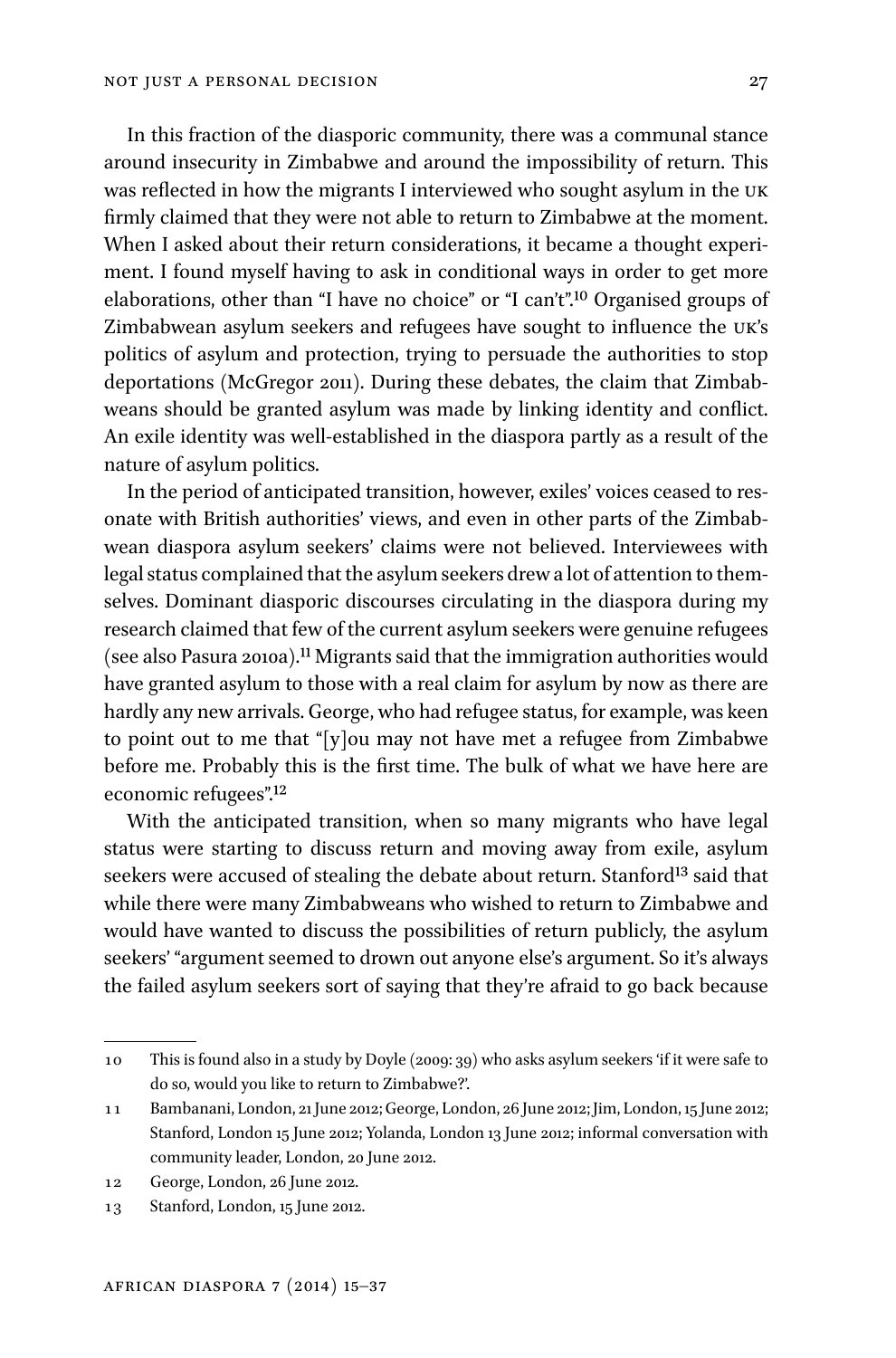they might be killed and so on". As the asylum seekers are very well-organised, continued Stanford, they turn up at public meetings in greater numbers than other diasporic groups and 'outnumber' other voices. There was increasing pressure from those with secure legal status for asylum seekers to rethink the identity of exile, while the latter clearly had an interest in perpetuating it.

At the same time as there was a strong legal status divide in the Zimbabwean diaspora with different communal discourses on each side, the time period was also characterised by a general uncertainty about the political situation and security in Zimbabwe. Especially as the September 2013 election approached, the first after the violent aftermath of the 2008 elections, individuals worried about political security. They explained that although a new government had been established, few systemic changes had taken place and the regime had not yet proven its ability to handle an election peacefully:

Although things have been relatively peaceful for the last three years, no, four years now, nearly five, the apparatus for state violence is very much intact. [It] just hasn't been used, but, at the drop of a hat, things could go back to the darkest days of 2008.

 $\text{lim}^{14}$ 

The general uncertainty in the diaspora about political security led to an interesting trend. On both sides of the legal status divide, there was agreement that return for asylum seekers and other migrants who lacked legal status was impossible. For asylum seekers, this was due to the political insecurity in itself, while migrants who held legal status underlined the importance of planning return carefully with an escape route in re-migration. Returnees were described as 'risk takers' at the same time as migrants themselves were cautious about return and only planned it if they held legal status in the uk. Jim, who was a political activist in Zimbabwe, wished to return in order to get involved in MDC politics again. However, he was aware that he may need to flee from Zimbabwe in the future. His British citizenship was therefore very useful to him and he said that he also wanted to own a house in the uk before he returned. Another migrant who planned to return, Yolanda, said that she was ready to return anytime, but referring to citizenship and other ties, stated "I know that I could always come back to England".15

<sup>14</sup> Jim, London, 15 June 2012.

<sup>15</sup> Yolanda, London, 13 June 2012.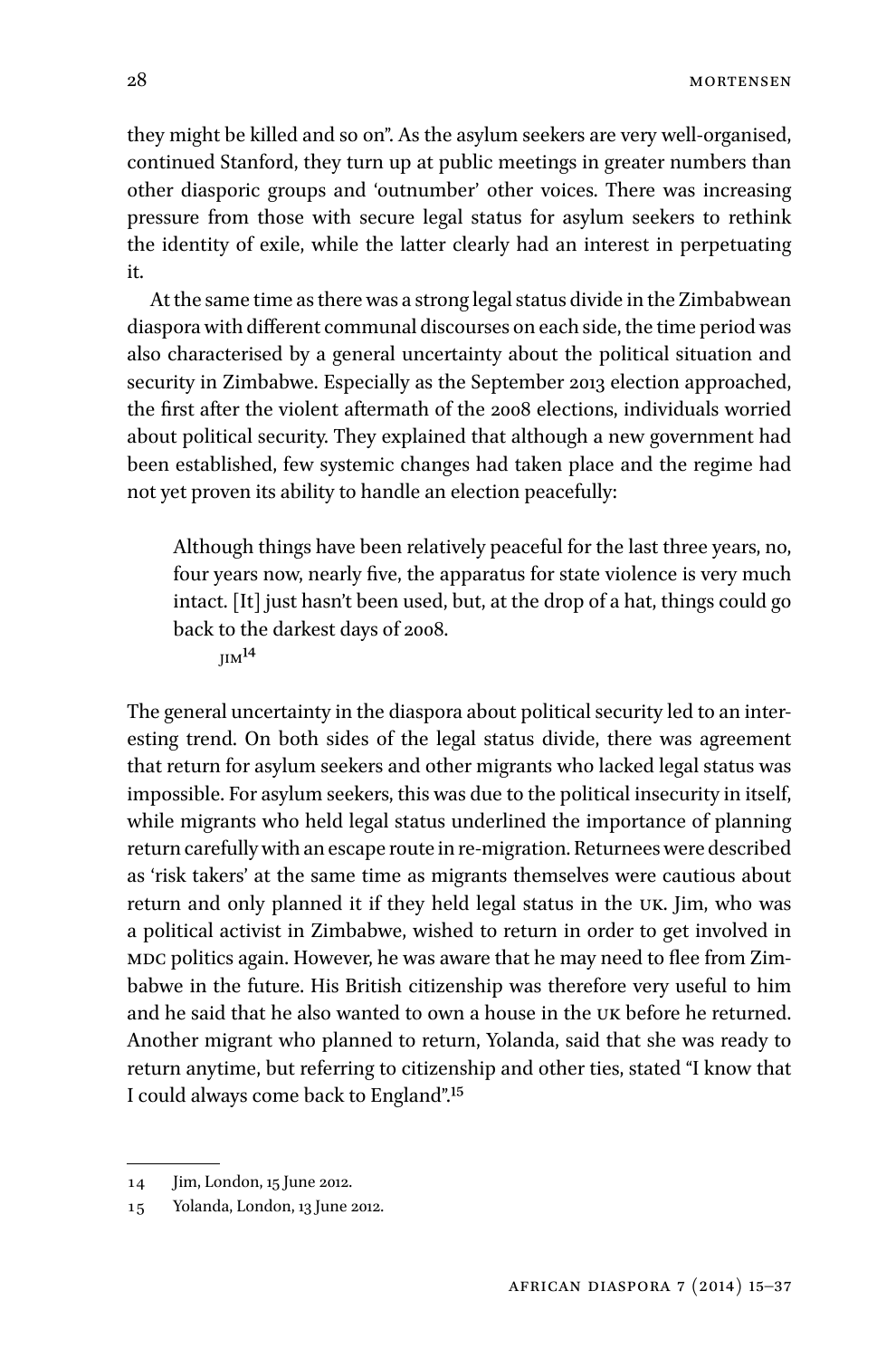Another aspect of the consensus around the impossibility of return for asylum seekers was a general agreement among Zimbabweans that asylum seekers are slowly broken down in the UK. They are not allowed to work and thus lose their skills over time. Yolanda put herself in asylum seekers' place and said in relation to her own return plans:

It would be completely different if I […] had come from a not so good upbringing […] and [if I had] not had a passport at the moment or I'd claimed asylum. […] Then I'd think "shit, shit!" That's what I'd think, that I can't go back there because I don't have the skills. If I try to get a job, I wouldn't have the skills. If I tried to go back [to the UK], I couldn't leave.<sup>16</sup>

Although there was a lot of suspicion towards asylum seekers from other migrants who claimed that they were not 'genuine refugees', this did not challenge the asylum seekers' stance that return was impossible. None of the interviewees who had legal status said that they wished deportation for asylum seekers; rather they wanted the British and Zimbabwean authorities to work for increased security in Zimbabwe and to equip Zimbabwean migrants for return.17 Communal discourses around return sometimes put pressure on personal considerations, but in this instance, the collective view that asylum seekers*should not* be returned, also worked to protect individuals. At the same time, however, the anticipated transition did challenge the exilic identity that Zimbabwean migrants have held for more than a decade. This created new conflicts between individual and communal considerations that I will turn to next.

#### **Identity Politics: Zimbabweans Should Not Become British**

One of the reasons why times when transition is anticipated are such interesting junctures to investigate return considerations is because when return becomes possible to ponder, individuals also have to think about settlement. Among 18 interviewees, only one Zimbabwean migrant said that he definitely wished to stay in Britain.<sup>18</sup> Christopher was a white Zimbabwean who left Zimbabwe with his mind set on making a new start in Britain. His whole family later joined him. The rest of the migrants I interviewed, however, were either set on

<sup>16</sup> Yolanda, London, 13 June 2012.

<sup>17</sup> Jim, London, 15 June 2012; Joe, London, 6 June 2012; Stanford, London, 15 June 2012.

<sup>18</sup> Christopher, London, 22 May 2012.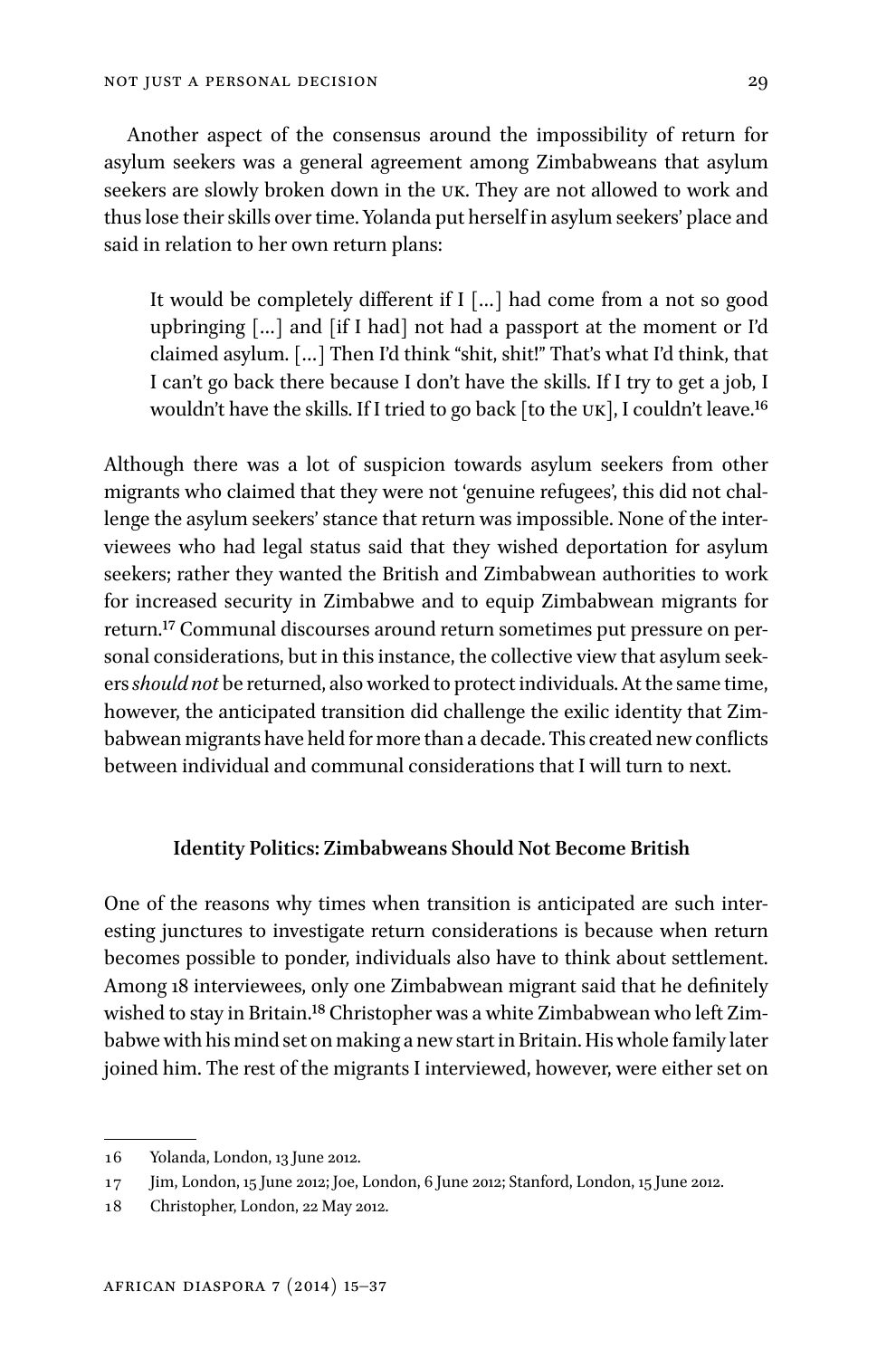returning to Zimbabwe, but did not have concrete plans, or were very ambivalent. This was due to more than economic and political uncertainty, but was a question of identity. Migrants had to ask themselves what would happen if they chose to make Britain their home.

Zimbabwe was still considered to be *home* for the vast majority of interviewees. They connected the idea of home to where the family was, to missing the openness of Zimbabwean life, missing food and smells, and to an emotional attachment to Zimbabwe that Tariro said "is hard to put in words".19 In exile, many migrants have also been geared towards Zimbabwe in their political activities, development projects and sending remittances to family members. The idea of keeping Zimbabwe as home was also linked to a pride in being Zimbabwean, and maintaining a Zimbabwean identity. For some migrants, this pride made return to Zimbabwe a duty, or they felt a longing to go back. One interviewee, Bambanani, said that although some people did not have the possibility to return, the fact that their bodies would be repatriated should they die showed that they had an "ultimate wish to return".20 Preparing funerals in Zimbabwe and repatriating bodies is common in the diaspora (Mbiba 2010). In Bambanani's opinion, wishing to return was the *right* thing for a Zimbabwean. In contrast, he felt it was wrong when Zimbabweans felt they belonged in Britain. Other participants also reasoned that Zimbabweans should make sure they do not become British.21

Thus, when return came to be considered seriously, some Zimbabwean migrants pondered settling in the uk. After having spent a decade in the uk, many owned houses, had mortgages and decent jobs, some had British partners, and their children attended British schools. These things created ties to Britain. However, rather than describing this as a newfound belonging, I found that interviewees described ties to Britain as 'constraints' or 'problems'. George said that he intended to return to Zimbabwe, but that his children, their schooling and future opportunities were limiting his decisions:

You know the greatest challenge that I have, now, is that eh … there are people that I have brought to mother earth. And … ehm … I'm called upon to be rational in my decision-making. […] I have to make decisions with my, with the future of my children in mind. […] So these are, constraints that, eh … ehm … one might have, you know.22

<sup>19</sup> Tariro, London, 2 June 2012.

<sup>20</sup> Bambanani, London, 21 June 2012.

<sup>21</sup> Jim, London, 15 June 2012; Stanford, London, 15 June 2012.

<sup>22</sup> George, London, 26 June 2012.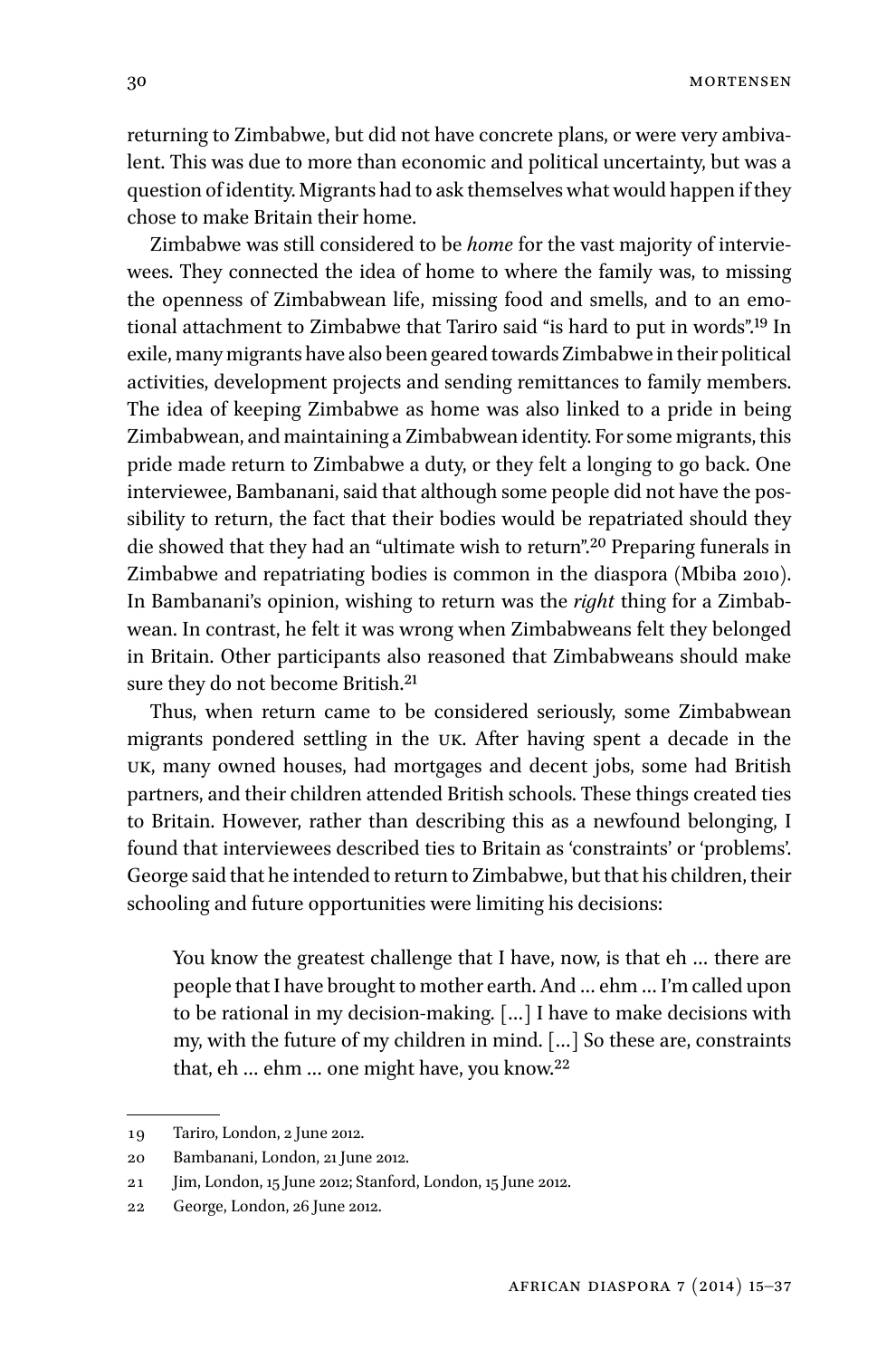Stanford said that he wished to stay in the uk because he liked the place; he had many British friends and a stable job bringing in a good income. However, he said that he resented British citizenship as he felt it conflicted with what it meant to be Zimbabwean, and the history of armed struggle to achieve national liberation:

when you look at the idea of British citizenship, […] I feel like you lose part of your Zimbabweanness, and then you have to swear allegiance to the Queen and her offspring and all this. I … I quite frankly find that somewhat insulting, ehm, for a proud people like ourselves where we have actually won our independence and have our own identity and our own country. […] You see, a lot of people do it for convenience. Whereas I don't think, eh … my humiliation through that process, would, eh … be a convenient thing for me. […] I think British citizenship is for British people. A Zimbabwean like me ought to remain Zimbabwean.23

For Zimbabwean migrants, it was thus often hard to admit feeling settled in Britain, and impossible for the uk fully to become home. National pride over their Zimbabwean identity and their reluctance to become British was partly about the history of settler colonialism and hard-won independence, but it was also about a conviction that Zimbabweans have not been treated well in the uk. There was for example agreement in the diaspora that due to racism, black Zimbabweans were systematically discriminated against in the labour market.

Return considerations during the anticipated transition opened up new questions that had previously been avoided. When individuals asked themselves whether they felt attachment to Britain as well as to Zimbabwe, they met their own collective teachings of being proud Zimbabweans, and a resistance to becoming British. They could struggle to unite these communal discourses with the thought that staying in the uk was desirable because of children in school, a new life and routine, or because work opportunities now created ties to the country of settlement. It was hard for individuals to admit to me explicitly that with all probability they were likely to stay in the uk, because this would mean an admission that they were giving up on their Zimbabweanness and creating a new home.

<sup>23</sup> Stanford, London, 15 June 2012.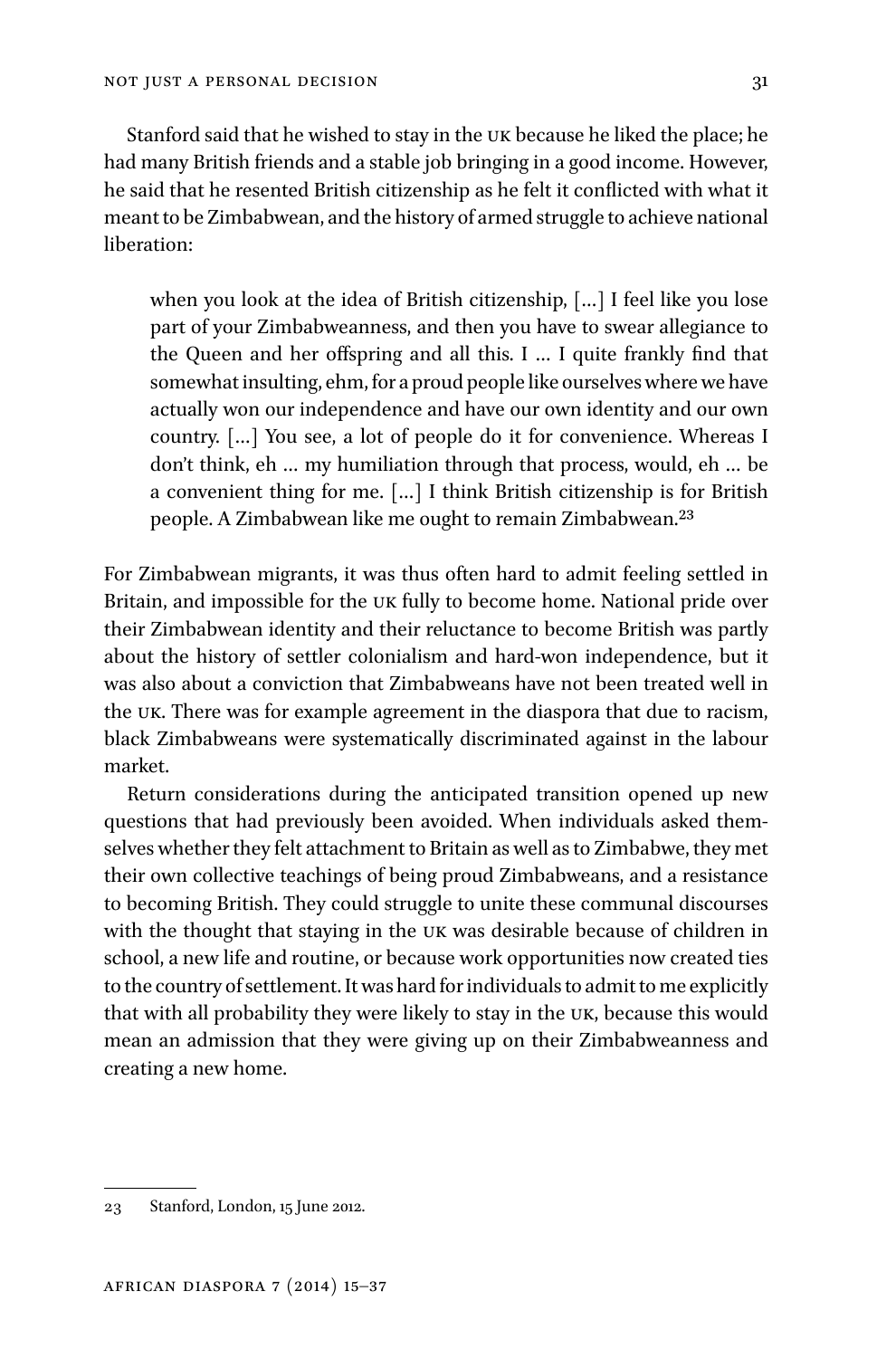#### **Collective Pressures on Personal Return Considerations**

Discussing personal considerations of and collective pressures on Zimbabwean return migration during anticipated political transition, sheds new light on broader debates over return. First, it underlines the importance of return considerations in themselves, and the potential insight they offer into diasporic communities' internal divides, their relationships with host countries and particular homelands. Return deliberations are powerful processes in which migrants weigh up practical and emotional, real and perceived challenges and opportunities in their country of origin versus those where they have settled. Whether or not individual Zimbabweans actually return or eventually decide to stay in the uk, their return considerations highlighted in this article sheds new light on the nature of debates that migrants have with their family, their community, and the unsettled dialogue with themselves, aspects of which may not be freely articulated for reasons of pride, shame or fear.

Second, the case study revealed that conflict diasporas and exile communities can face particularly acute dilemmas over return during episodes of potential transition in the homeland because they are affected by the potential loss of their reason for exile. There is a characteristically pronounced ambivalence over return (cf Einhorn 2000; Huttunen 2005; McSpadden 2004; Trew 2010). Ambivalence was pronounced across the diversity of Zimbabweans in the uk, and cut across diasporic divides. My explanation for this acute ambivalence hinged on the conflicting relationships between collective and personal return considerations.

Third, the article elaborates the strong collective diasporic pressures impinging on decisions. These collective diasporic discourses that reinforced the morality of return were centrally about politics, history and identity. These discourses upheld the moral value of returning successfully and with wealth. They also cast return as a collective Zimbabwean duty to resist a second British colonisation – of their identity – and to take pride in their Zimbabweanness. Some diasporic groups that engaged in development and reconstruction of Zimbabwe, or in politics, expected their members to be committed to return. Members of such groups felt the moral pressure to start making actual return plans.

The discourses that justified postponing return on the other hand, revolved around the shame of returning without wealth and fear over the political future. When it was not possible for a migrant to return in riches – what was considered the *right way* – return should be postponed to avoid shame. As there was general agreement that a migrant could not return without an escape route, so the possibility of return was linked to legal status. For migrants without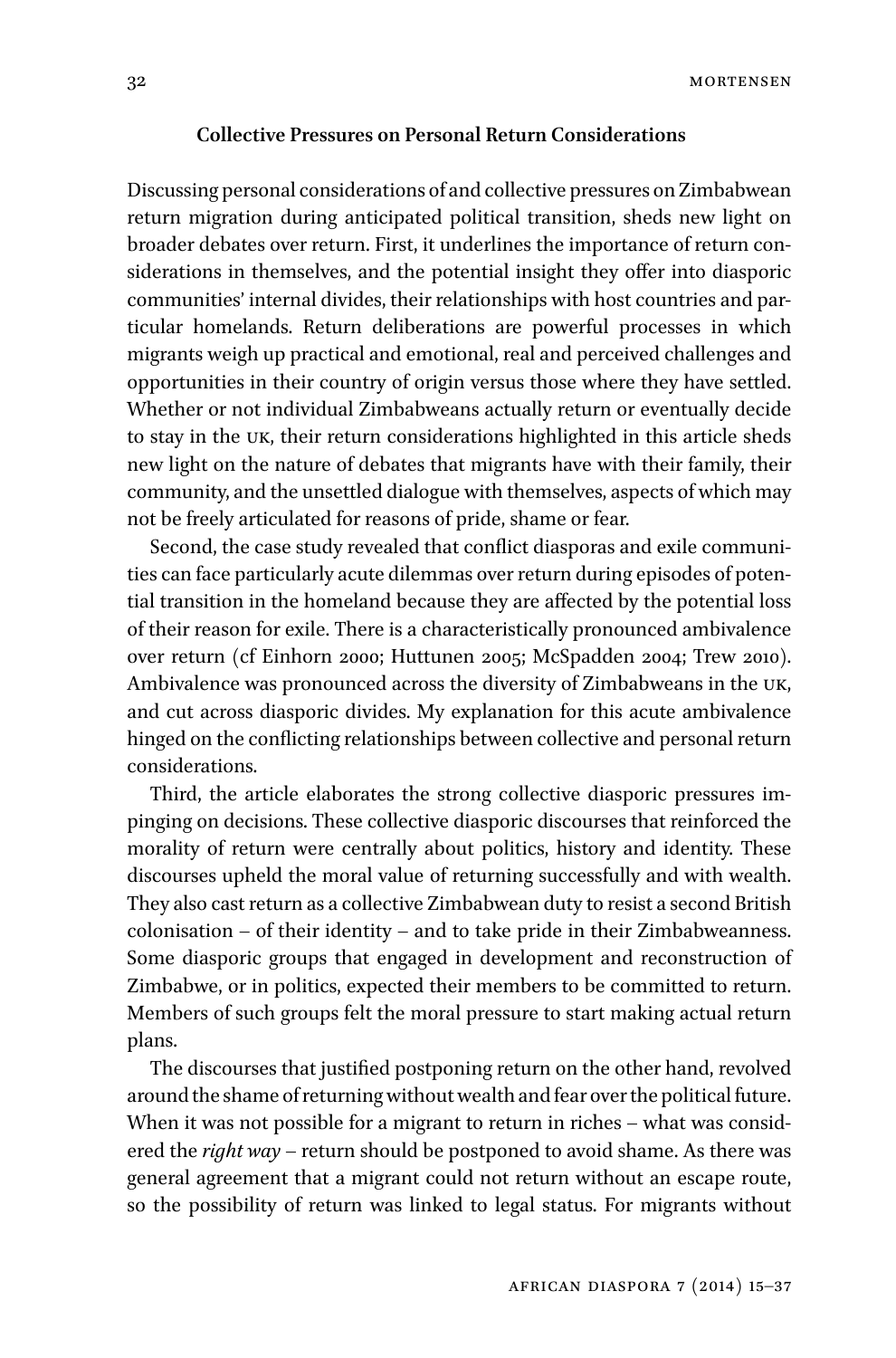legal status, return was perceived as impossible. While this impossibility of return was a kind of protection, those who lived with this, mourned return. There was a sharp contrast between exiles' imagination of return as impossible and the dream of successful return, and unlike their compatriots, Zimbabwean asylum seekers were stuck in the uk even when the funeral of a close family member was held back home. There were also collective reasons why settling in the uk was hard to admit: ties to the uk felt more like 'problems' or 'constraints' in the light of the strength of Zimbabwean national identification. Individuals resisting citizenship in the uk, focussed on the negatives of life in Britain, and the materiality of their homes took on certain temporariness. Those postponing return in this way could also be ambivalent towards settlement.

Finally, return considerations became part of the fractious climate of Zimbabwean diasporic political life. Zimbabweans lied about their own considerations and were opinionated about the return, settlement and identities of compatriots. Collective influences were created and supported by individuals, but then also worked as strong – even painful – influences on them. The only way an individual could avoid these collective pressures was to reject the community that they were part of. Some individuals severely restricted what they spoke about to other Zimbabweans in the UK; they did not talk about personal matters and their homes were not opened to others freely.<sup>24</sup> They described this with pain and regret, however, as the sense of community is of the utmost importance to Zimbabweans.

In short, these communal pressures on Zimbabwean personal decisions over return are thus revealing of broader social and political diasporic dynamics. They underline the importance within conflict diasporas of moments – or longer episodes – of anticipated political transition, and shed light on the ways in which highly politicised diasporas may impinge on individual decisions. Through a focus on three key areas of concern – the economic change and uncertainty in the homeland, the politics of asylum in the host land, and identity politics – the article has furthered understanding of return dilemmas. It demonstrates how emotions and decisions over settlement and return are constrained by powerful collective influences and underlines how questions of return are partly questions of identity.

<sup>24</sup> Esther, London, 7 June 2012; Gift, London, 20 June 2012; Jim, London, 15 June 2012; Nancy, London, 8 June 2012; Simbai, London, 12 June 2012; Stanford, London, 15 June 2012; Tariro, London, 2 June 2012.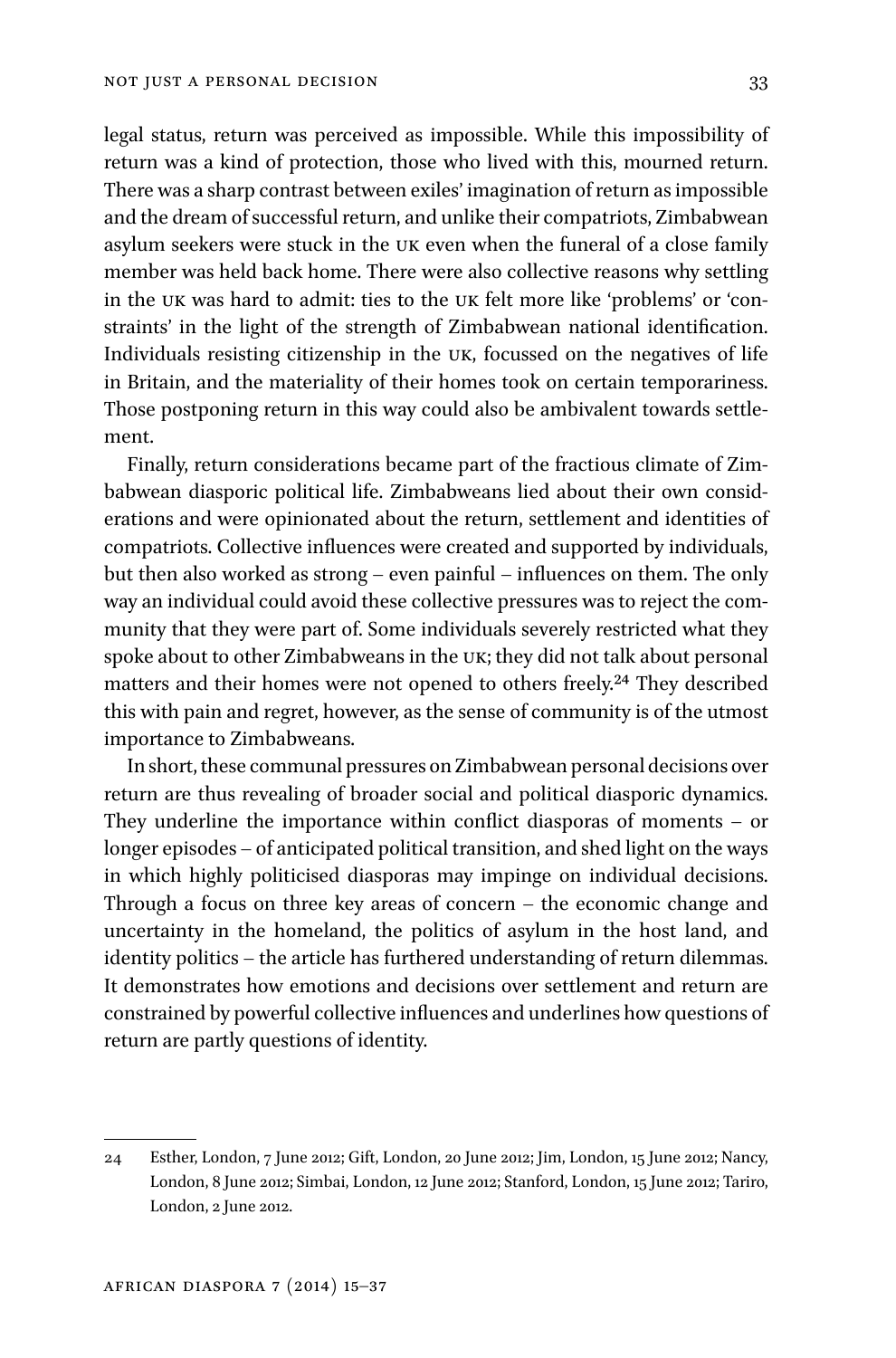### **References**

- Agarwal, R. and A.W. Horowitz. 2002. Are international remittances altruism or insurance? Evidence from Guyana using multiple-migrant households. *World Development*, 30 (11): 2033–2044.
- Alexander, J. and J. McGregor. 2013. Introduction: Politics, patronage and violence in Zimbabwe. *Journal of Southern African Studies*. 39(4): 749–763.
- Anwar, M. 1979. *The myth of return*. London: Heineman.
- Black, R. and S. Gent. 2006. Sustainable return in post-conflict contexts. *International Migration*. 44 (3): 15–38.
- Black, R. and K. Koser. 1999. *The end of the refugee cycle? Refugee repatriation and reconstruction*. New York: Berghahn books.
- Bloch, A. 2010. Transnational lives: The experience of Zimbabweans in Britain. In: J. Crush and D. Tevera (eds) *Zimbabwe's exodus: Crisis, migration, survival*. Kingston: Southern African Migration Programme.
- Brubaker, R. 2005. The "diaspora" diaspora. *Ethnic and Racial Studies*, 28 (1): 1–19.
- Carling, J. and K. Hoelscher. 2013. The capacity and desire to remit: Comparing local and transnational influences. *Journal of Ethnic and Migration Studies*, 39 (6): 939–958.
- Cerase, F.P. 1974. Expectations and reality: A case study of return migration from the United States to Southern Italy. *International Migration Review*, 8 (2): 245–262.
- Cohen, R. 2008. *Global diasporas: An introduction*. London: Routledge.
- Doyle, L. 2009. "I hate being idle": Wasted skills and enforced dependence among Zimbabwean asylum seekers in the uk. London: The Refugee Council and the Zimbabwe Association.
- Einhorn, B. 2000. Gender, nation, landscape and identity in narratives of exile and return. *Women's Studies International Forum*, 23 (6): 701–713.
- Fleischer, A. 2006. Family, obligations, and migration. The role of kinship in Cameroon. *mpidr Working Paper*. Rostock: Max Planck Insitute for Demograpic Research.
- Genova, N. de and N. Peutz (eds) 2010. *The deportation regime: Sovereignty, space, and the freedom of movement*. Durham: Duke University Press.
- Gmelch, G. 1980. Return migration. *Annual Review of Anthropology*, 9: 135–159.
- Graham, M. and S. Khosravi 1997. Home is where you make it: Repatriation and diaspora culture among Iranians in Sweden. *Journal of Refugee Studies*, 10 (2): 115–133.
- Horst, C. 2004. Money and mobility: transnatinal livelihood strategies of the Somali diaspora. *Global Migration Perspectives*, 9. Geneva: Global Commission on International Migration.
- Horst, C. 2013. The depoliticization of diasporas from the Horn of Africa: From refugees to transnational aid workers *African Studies*, 72 (2): 228–245.
- Huttunen, L. 2005. "Home" and ethnicity in the context of war. Hesitant diasporas of Bosnian refugees. *European Journal of Cultural Studies*, 8 (2): 177–195.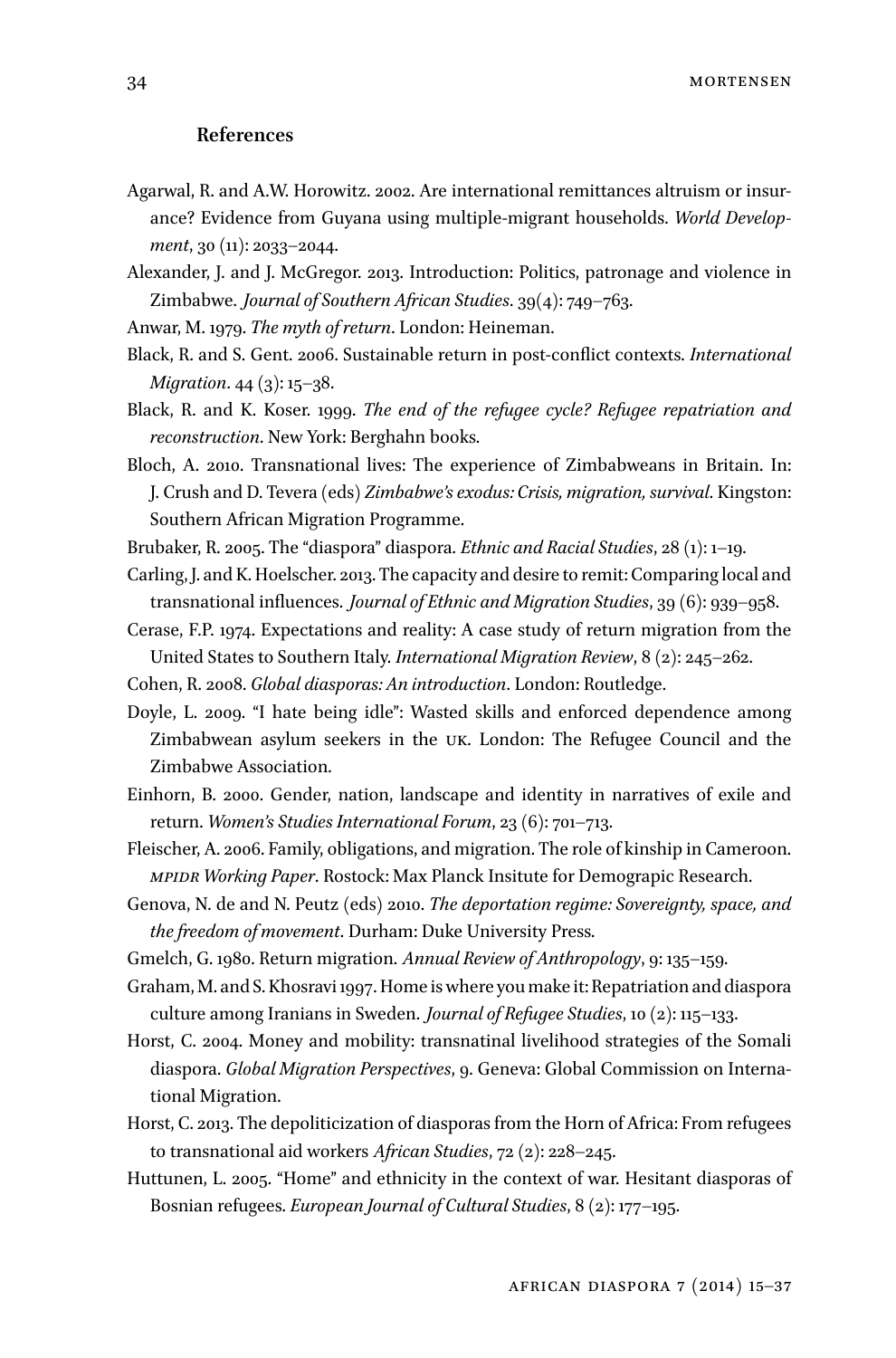- Israel, M. 2000. South African war resisters and the ideologies of return from exile. *Journal of Refugee Studies*, 13 (1): 26–42.
- King, R. 2000. Generalizations from the history of return migration. In: B. Ghosh (ed.) *Return migration:Journey of hope or despair?* Geneva:International Organization for Migration and the United Nations.
- Kivisto, P. 2005. Social spaces, transnational immigrant communities, and the politics of incorporation. In: P. Kivisto (ed.) *Incorporating diversity*. Boulder: Paradigm.
- Kivisto, P. and V. La Vecchia-Mikkola. 2013. Immigrant ambivalence toward the homeland: The case of Iraquis in Helsinki and Rome. *Journal of Immigrant and Refugee Studies*, 11 (2): 198–216.
- Lindley, A. 2007. The early morning phone call: Remttances from a refugee diaspora perspective. *compas Working Paper*, 47. Oxford: University of Oxford.
- Mano, W. and W. Willems 2008. Emerging communities, emerging media: The case of a Zimbabwean nurse in the British Big Brother show. *Critical arts*, 22 (1): 101–128.
- Mano, W. and W. Willems 2010. Debating "Zimbabweanness" in diasporic internet forums: Technologies of freedom? In: J. McGregor and R. Primorac (eds) *Zimbabwe's new diaspora: Displacement and the cultural politics of survival*. Oxford: Berghahn books: 183–201.
- Mbiba, B. 2010. Burial at home? Dealing with death in the diaspora and Harare. In: J. McGregor and R. Primorac (eds) *Zimbabwe's new diaspora: Displacement and the cultural politics of survival*. Oxford: Berghahn books.
- McGregor, J. 2007. "Joining the BBC (British Bottom Cleaners)": Zimbabwean migrants and the uk care industry. *Journal of Ethnic and Migration Studies*, 33 (5): 801–824.
- McGregor, J. 2009. Associational links with home among Zimbabweans in the uk: Reflections on long-distance nationalisms. *Global Networks*, 9 (2): 185–208.
- McGregor, J. 2010. Introduction: The making of Zimbabwe's new diaspora. In: J. McGregor and R. Primorac (eds) *Zimbabwe's new diaspora: Displacement and the cultural politics of survival*. Oxford: Berghahn books.
- McGregor, J. 2011. Contestations and consequences of deportability: hunger strikes and the political agency of non-citizens. *Citizenship Studies*, 15 (5): 597–611.
- McGregor, J. forthcoming. Sentimentality or speculation? Diaspora investment, crisis economics and the politics of property. *Geoforum*.
- McGregor, J. and D. Pasura 2010. Diasporic repositioning and the politics of re-engagement: Developmentalising Zimbabwe's diaspora? *The Round Table*. 99 (411): 687– 703.
- McSpadden, L.A. 2004. Contemplating Repatriation to Eritrea. In: L.D. Long and E. Oxfeld (eds) *Coming home? Refugees, migrants, and those who stayed behind*. Philadelphia: University of Pennsylvania Press.
- Mohan, G. 2006. Embedded cosmopolitanism and the politics of obligation: the Ghanaian diaspora and development. *Environment and Planning A*, 38 (5): 867–883.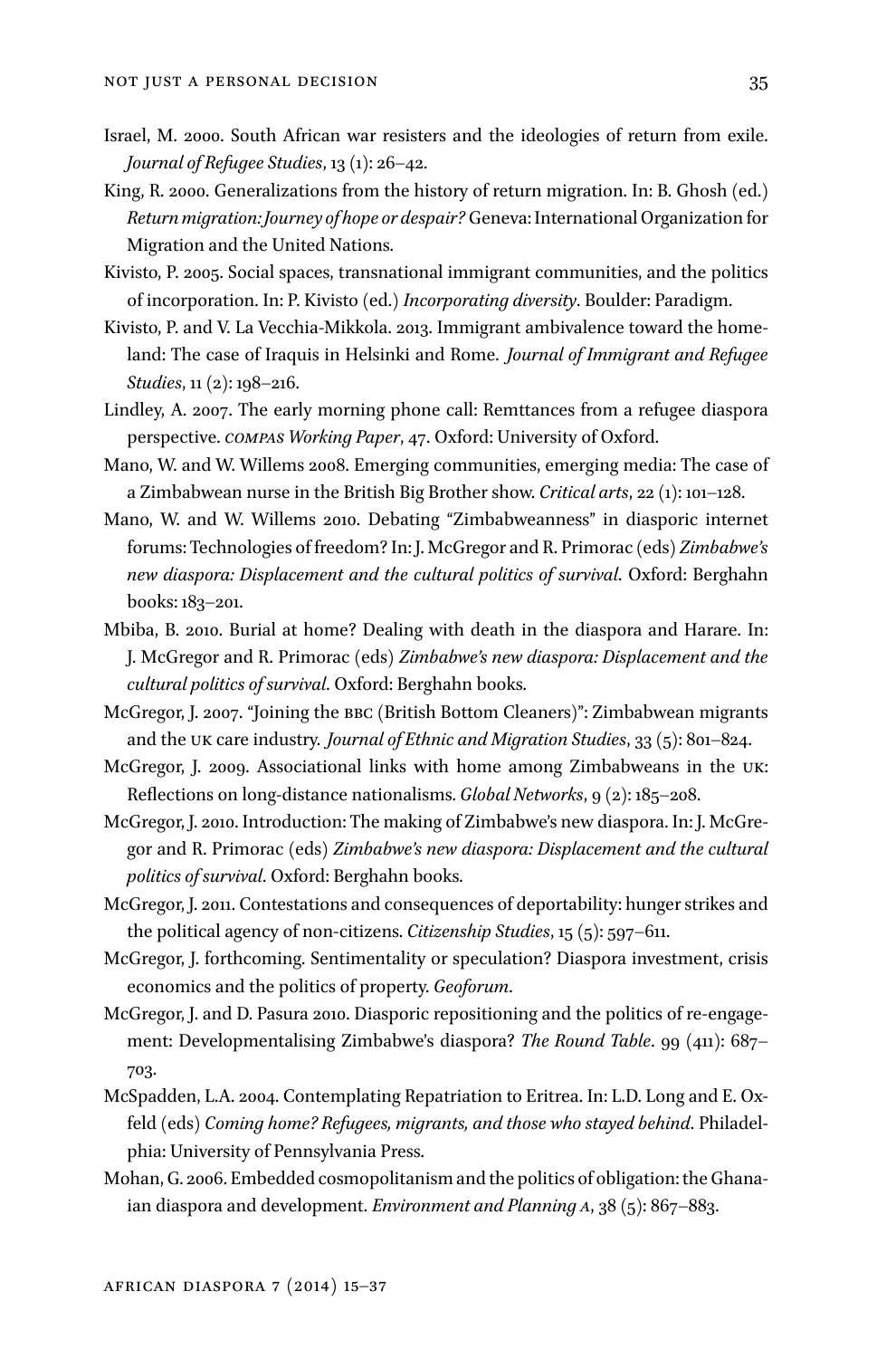- Morawska, E. 2003. Immigrant transnationalism and assimilation: A variety of combinations and a theoretical model they suggest. In: C. Joppke and E. Morawska (eds) *Integartion Immigrants in Liberal States*. Basingstoke: Palgrave Macmillan.
- Muggeridge, H. and G. Doná 2006. Back home? Refugees' experiences of their first visit back to their country of origin. *Journal of Refugee Studies*, 19: 415–432.
- Oeppen, C. 2009. *A stranger at home.Integration,transnationalism and the Afghan elite*. DPhil thesis, Department of Geography, University of Sussex, Brighton.
- Oxfeld, E. and L.D. Long 2004. Introduction: An ethnography of return. In: L. Long and E. Oxfeld (eds) *Coming home? Refugees, migrants, and those who stayed behind*. Philadelphia: University of Pennsylvania Press.
- Parekh, B. 1996. Citizenship and political obligation. In: P. King (ed.) *Socialism and the Common Good*. London: Frank Cass.
- Pasura, D. 2006. *Mapping exercise: Zimbabwe*. London: iom International Organization for Migration.
- Pasura, D. 2010a. Competing meanings of the diaspora: The case of Zimbabweans in Britain. *Journal of Ethnic and Migration Studies*, 36 (9): 1445–1461.
- Pasura, D. 2010b. Zimbabwean transnational diaspora politics in Britain. In: J. McGregor and R. Primorac (eds) *Zimbabwe's new diaspora: Displacement and the cultural politics of survival*. Oxford: Berghahn books.
- Pasura, D. 2011. A fractured transnational diaspora: The case of Zimbabweans in Britain. *International Migration*, 50 (1): 143–161.
- Riak Akuei, S. 2004. *Remittances as unforeseen burdens: Considering displacement, family and resettlement contexts in refugee livelihood and well being. Is there anything* states or organisations can do? UNHCR Livelihoods Network.
- Richards, P. 2005. *No peace no war: Anthropology of contemporary armed conflicts*. Oxford: James Currey.
- Snel, E., G. Engbergsen and A. Leerkes 2006. Transnational involvement and social integration. *Global Networks*, 6 (3): 285–308.
- Stefansson, A.H. 2006. Homes in the making: Property restitution, refugee return, and senses of belonging in a post-war Bosnian town. *International Migration*, 44 (3): 115–139.
- Suhrke, A. and M. Berdal. 2012. *The Peace in between. Post-war violence and peacebuilding*. London: Routledge.
- The Zimbabwe Vigil. 2014. *Zimbabwe Vigil Mission Statement*. The Zimbabwe Vigil 2014 [cited 11 February 2014]. Available from [http://www.zimvigil.co.uk/.](http://www.zimvigil.co.uk/)
- Tiemoko, R. 2004. Migration, return and socio-economic change in West Africa: The role of family. *Population Space and Place*, 10 (2): 155–174.
- Trew, J.D. 2010. Reluctant diasporas of Northern Ireland. Migrant narratives of home, conflict, difference. *Journal of Ethnic and Migration Studies*, 36 (4): 541–560.
- uk Home Office 2013. Asylum data tables Immigration Statistics July September 2013 Volume 1. London: uk Home Office.